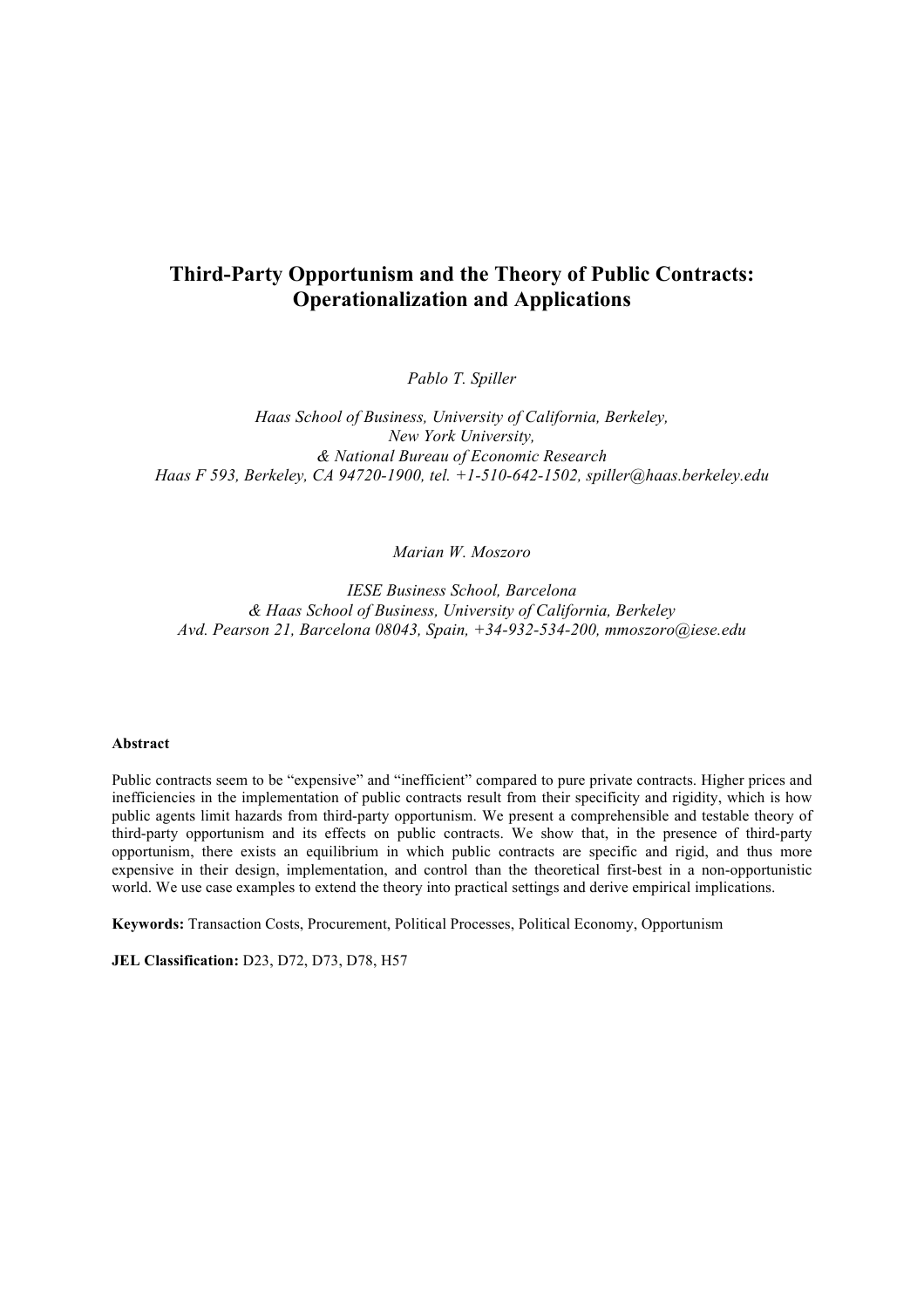In contrast to private contracts, public contracts are open to challenge by third parties. The whiff of corruption and the concern for misuse of other people's monies<sup>1</sup> make challenging public contracts feasible. High *ex ante* payment volatility or *ex post* flexibility in implementation may trigger implementation challenges, leading to contract failure or to costly adaptation by the public official, whether in terms of time or political career. Thus, even though the enactment and performance of a contract may be honest and legal, public agents may fear politically motivated challenges, and hence will *ex ante* adjust the nature of the contracts so as to limit those features whose probity may be questioned. These adjustments will imply more contract specificity in design and rigidity in implementation. Such contractual adaptation, however, is not costless. Contractors' perception of specificity and rigidity will translate into *ex ante* higher prices as well as on the enactment of stronger compensating clauses. The contractual complexity and adaptation required to limit the potential for third-party challenges, whether opportunistic or not, make public contracting look "inefficient" (Spiller 2008:16).

The higher level of contract specificity and rigidity in public contracting can be understood, then, as a political risk adaptation by public agents.<sup>2</sup> It is not that civic-oriented legislation limits public agents' discretionary actions with "red tape," but rather that public agents limit the risk of third parties' challenges through contracting formalities and rigidities, externalizing the associated costs to the public at large.

This paper provides an operationalization of Spiller's (2008) third-party opportunism (TPO), towards an understanding of the organizational foundations of pricing, specificity, and rigidity—the outer features—of public contracts. Spiller's theory of public organization is rooted in a transaction costcum-positive political theory, where the nature of organizational adaptation of public contracts results from their inherent hazards. Spiller's framework follows Williamson's (2005) four cornerstones of

 $\overline{a}$ 

<sup>&</sup>lt;sup>1</sup> What Williamson (1999:311) calls the hazard of probity posed by transactions organized in the public sector.

<sup>&</sup>lt;sup>2</sup> As Goldsmith and Eggers (2004:122) underscore, "when something goes wrong in a public sector network, it tends to end up on the front page of the newspaper, instantly transforming a management issue into a political problem."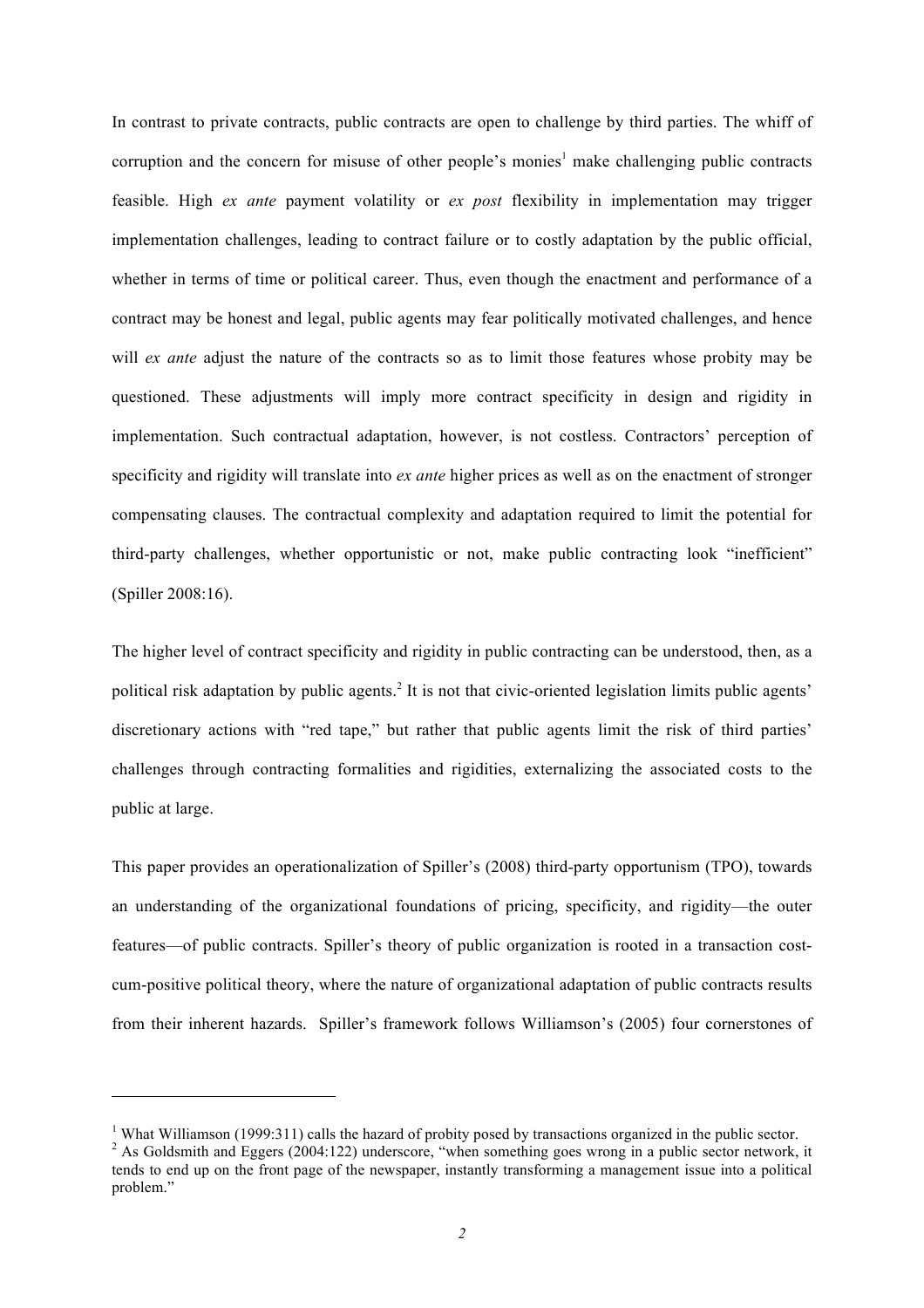the economics of governance—namely, governance,<sup>3</sup> transaction costs,<sup>4</sup> adaptation,<sup>5</sup> and interdisciplinary social science<sup>6</sup>—and introduces third-party opportunism as the quintessential hazard of public transactions.

#### **1 Prior Literature**

Third-party opportunism relates to a threefold literature on public contracting: industrial organization, public administration, and political economy.

In the industrial organization literature, public contract pricing is fundamentally determined by informational costs, arising from informational asymmetries, the extent of verifiability of information and the presence of repeated interactions (Bajari and Tadelis 2001; Laffont and Tirole 1993; Loeb and Surysekar 1994; Macaulay 1963; Marshall, Meurer, and Richard 1994a). Hart and Moore (2008) present a model with a trade-off between flexibility and rigidity in relational contracts, where the combination of *ex ante* competition and *ex post* lock-in makes the initial contract a useful reference point. In a flexible contract, a party may feel entitled to different outcomes within the contract and thus "shades by providing perfunctory rather than consummate performance" if she does not get what she expected (Fehr, Hart, and Zehnder 2011:494). It is, however, the nature of the hazards involved in public-private relations that determines the fundamental features of public procurement and contracting (Williamson 1979). Not only is "the nature of the agreement […] carefully delimited, and the more formal features govern when [...] terms are contested" (Williamson 1979:236), but the potential for a contest from an excluded seller impacts the nature of the agreement (Marshall, Meurer, and Richard 1994a). Whereas private parties in private-private relations adapt to new information as it becomes available in order to save litigation cost (Williamson 1975), and courts are rather used to

<sup>&</sup>lt;sup>3</sup> Williamson (2005:3) defines governance as "the means by which to infuse order, thereby to mitigate conflict and realize mutual gains."<br><sup>4</sup> Acknowledging that hierarchies and procurement are "alternative methods of coordinating production" (Coase

<sup>1937:388).&</sup>lt;br><sup>5</sup> Not only though the price system, but also as a managerial decision.<br><sup>6</sup> The need to incorporate insights from law, political science, and sociology to understand what the rough price

theory cannot fully capture.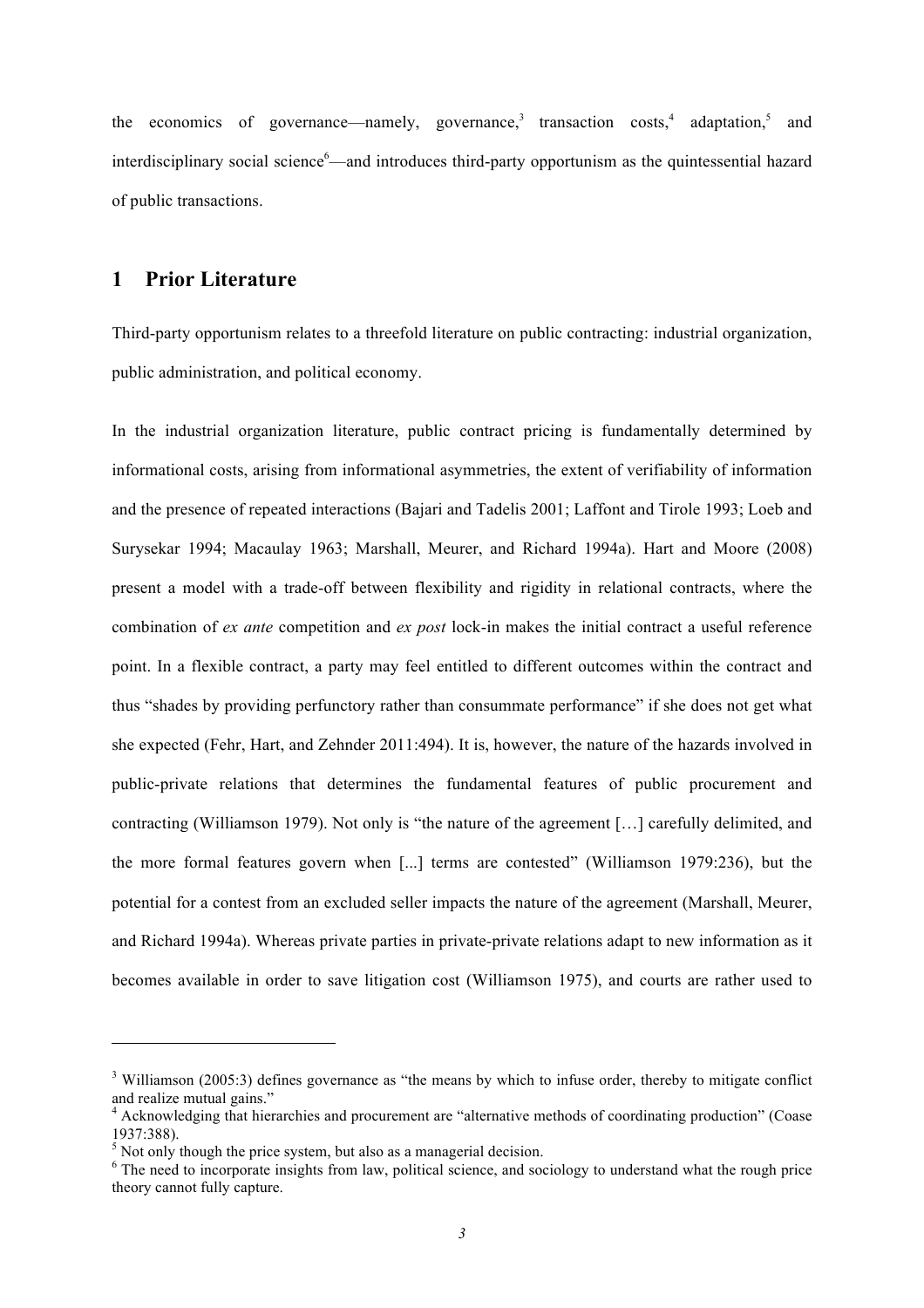termination disputes (Macaulay 1963:65-66), public contracts appear bureaucratic and overmonitoring in situations in which it is not needed (Prendergast 2003:932–933).

According to the public administration view, contracting inefficiencies are associated with the large number of formal processes that appear to be essential to ensure the public sector's functions as well as with "red tape," i.e., costly and compulsory rules, regulations and procedures with no efficacy for their functional object (Bozeman 1993:274).<sup>7</sup> Bureaucrats are used only for "hard" agency problems, where consumers cannot be trusted (Prendergast 2003:933). Extensive rules and regulations arise from dividing authority among the separate branches of government (executive, legislative, and judicial), designed to prevent abuses of power, protect people's rights (Baldwin 1990:10-11), and reflect equity values not necessarily present in private firms, including educational, health-related, legal, and environmental (Forrer et al. 2010:480). Red tape regulations are intended to decrease public employees' uncertainty about how they should behave (Kurland and Egan 1999:440). Both formalities and red tape are the instruments by which bureaucracies restrict public agents' discretion (Boyne 2002; Lan and Rainey 1992) and "overcome the temptation to capitulate to consumers simply to avoid complaints" (Prendergast 2003:932).

The political economy profession has long been divided into advocates of public interest theory (in line with the public sector motivation literature), and "capture" or interest group theory of government intervention in industries, seeded by Buchanan (1965) and Olson (1965), and elaborated by Stigler (1971). This positive approach, both in its Chicago school (Becker 1983; Peltzman 1976; Stigler 1971) and Virginia school (Buchanan 1975; Buchanan, Tollison and Tullock 1980) modalities, concentrates on the demand-side, "black-boxing" the supply-side of political decision-making

 $\overline{a}$ 

<sup>&</sup>lt;sup>7</sup> A report to Congressional Committees on a Congress-authorized test program to simplify the procedures for the acquisition of commercial supplies and services that allowed government buyers to eliminate certain procedural requirements when purchasing commercial items not exceeding \$5 million, i.e., allowing contract flexibility, indicated that although "data was not collected to provide a basis for measuring whether the test program produced the desired results of maximizing efficiency and economy and minimizing burden and administrative costs for both the government and industry, [...] the Office of Federal Procurement Policy survey of procurement executives in 1999 showed that these executives believed that the program has had a positive impact on the federal procurement process. [...] However, the survey did not collect empirical data that would have supported these views" (GAO 2001).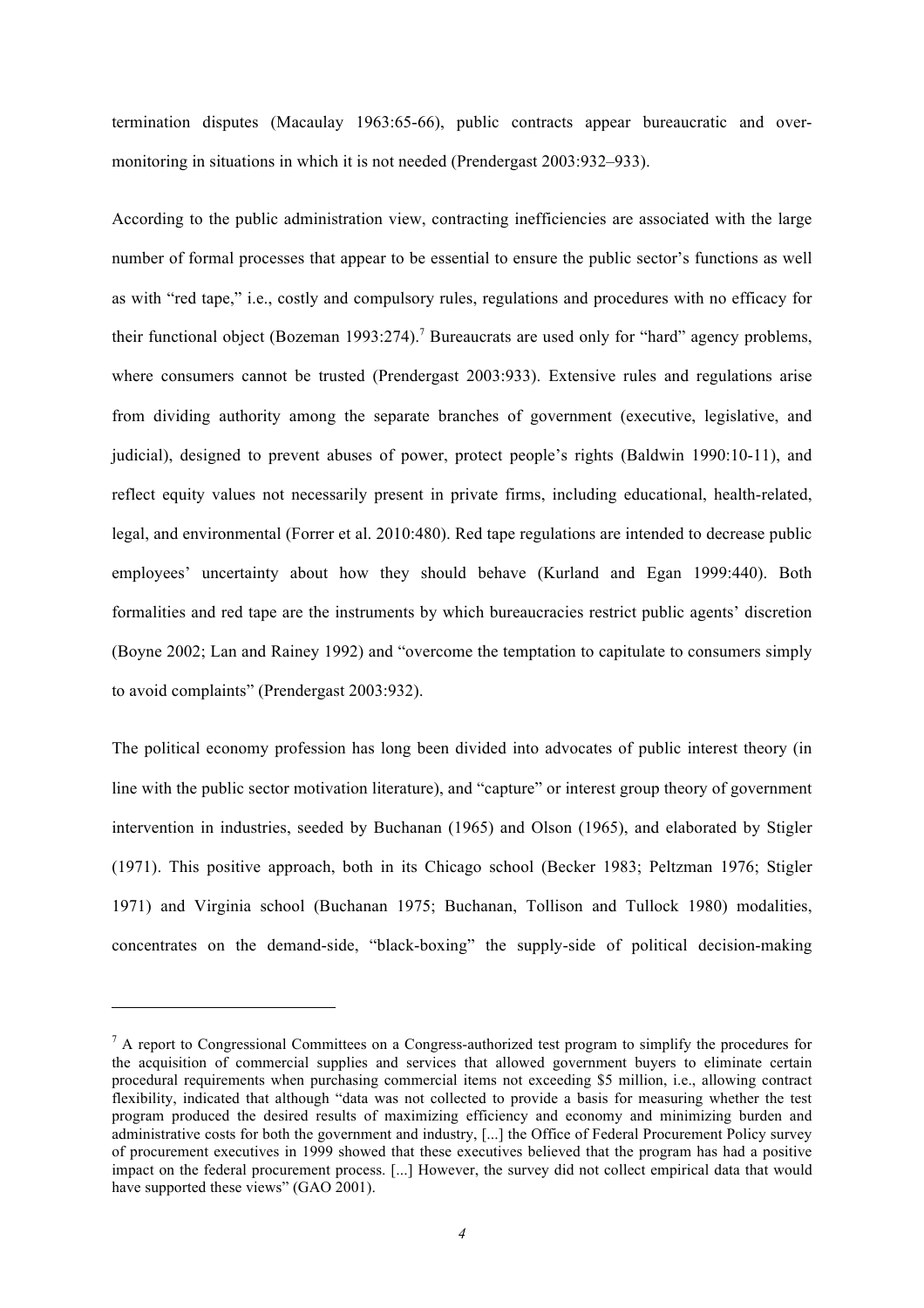(Laffont and Tirole 1993:475-476). On the other hand, positive political theory scholars, led by Riker (1963), focused on the supply-side of political decision-making, studying how politics—legislative procedures, administrative procedures, and bureaucratic oversight—affects legislative, judicial and regulatory behavior.<sup>8</sup> Positive political scholars have also studied the use of interested parties (McCubbins and Schwartz 1984; de Figueiredo, Spiller, and Urbiztondo 1999) and consumers (Prendergast 2003) as instruments of oversight.

In addition to the mainstream political economy view of public contracting, there is an increasing literature on the crucial role of political motives in shaping public-private long-term relations. According to Hammami, Ruhashyankiko, and Yehoue (2006), private participation (from procurement to privatization) is positively correlated with less corruption and with an effective rule of law. Engel, Fisher, and Galetovic (2006) suggest that public agents, to increase their chances for reelection, prefer direct spending instead of more complex contracts subject to scrutiny. In developing countries, new administrations tend to renegotiate or unilaterally change concession agreements (Brench et al. 2005; Guasch, Laffont, and Straub 2007; Lobina and Hall 2003), i.e., reshape contract terms and appropriate rents. Iossa and Martimort (2008) conclude that long-term contracting can help to prevent cost overruns, but it requires institutions with strong commitment power and, as the risk of regulatory opportunism increases, the case for long-term contracting is weaker.

Laffont and Tirole (1993:9) emphasize that the link "between procurement and regulation and the associated administrative and political constraints is still unknown to us or is still in a state of conjecture. [...] Institutions are endogenous and should as much as possible be explained by primitive considerations." This paper is an attempt to operationalize the basic features of public contracting from its primitive considerations: its fundamental hazards.

<sup>8</sup> See, for example, Ferejohn (1990), Gely and Spiller (1990), McCubbins, Noll, and Weingast (1987, 1989), Weingast and Moran (1983).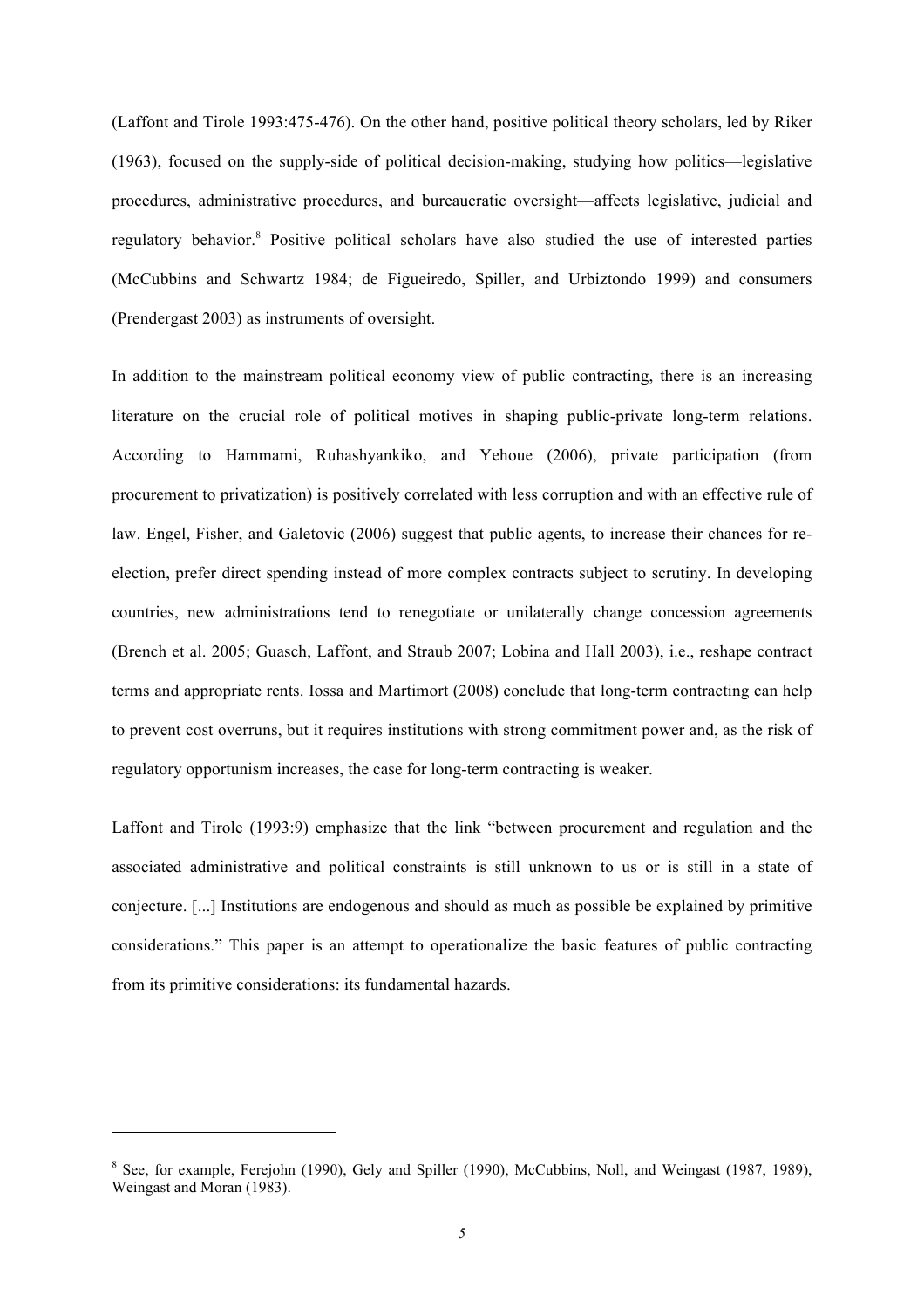### **2 A Heuristic Model of Third-Party Opportunism**

## *2.1 Signaling process: hazards into rigidity*

We focus our analysis on the public agent's perspective. We ignore sunk costs to abstract from governmental opportunism, <sup>9</sup> and to make the argument on TPO straightforward.

There are four agents explicitly and implicitly involved in public contracting:

- a) Incumbent public agent
- b) Private contractor
- c) Third-party challengers, i.e., political opponents to the incumbent public agent, competitors to the contractor, and interest groups $10$
- d) Public at large, i.e., voters and courts

The signaling process starts before the signing of a contract. The public agent is commissioned to use public monies and contract for goods and services. The public agent perceives the threat of potential third party challenges and tries to minimize political risks and maintain political support. Contract outcomes affect voters' opinions, thereby affecting electoral outcomes. If a public contract does not meet the expectations of the public, political consequences may include weakened chances of reelection for incumbent public agents (Forrer et al. 2010:480). The private contractor may not be directly aware of the hazards faced by the public agent, but observes contract specificity and rigidity. Specificity and rigidity equal less adaptability, higher contracting and implementation costs, and hence higher final prices charged to the public agent.

<sup>&</sup>lt;sup>9</sup> See Spiller (2008) and references therein.

<sup>&</sup>lt;sup>10</sup> In our understanding, the closest to a third-party challenger—reversing Buchanan's (1975:229) and Williamson's (1985:29) nomenclature—is an "anti-arbitrator," i.e., an outsider who tries to create conflict between parties who have reached an agreement. As an arbitrator lessens frictions and transaction costs, so a challenger to a public contract increases political costs to the public agent.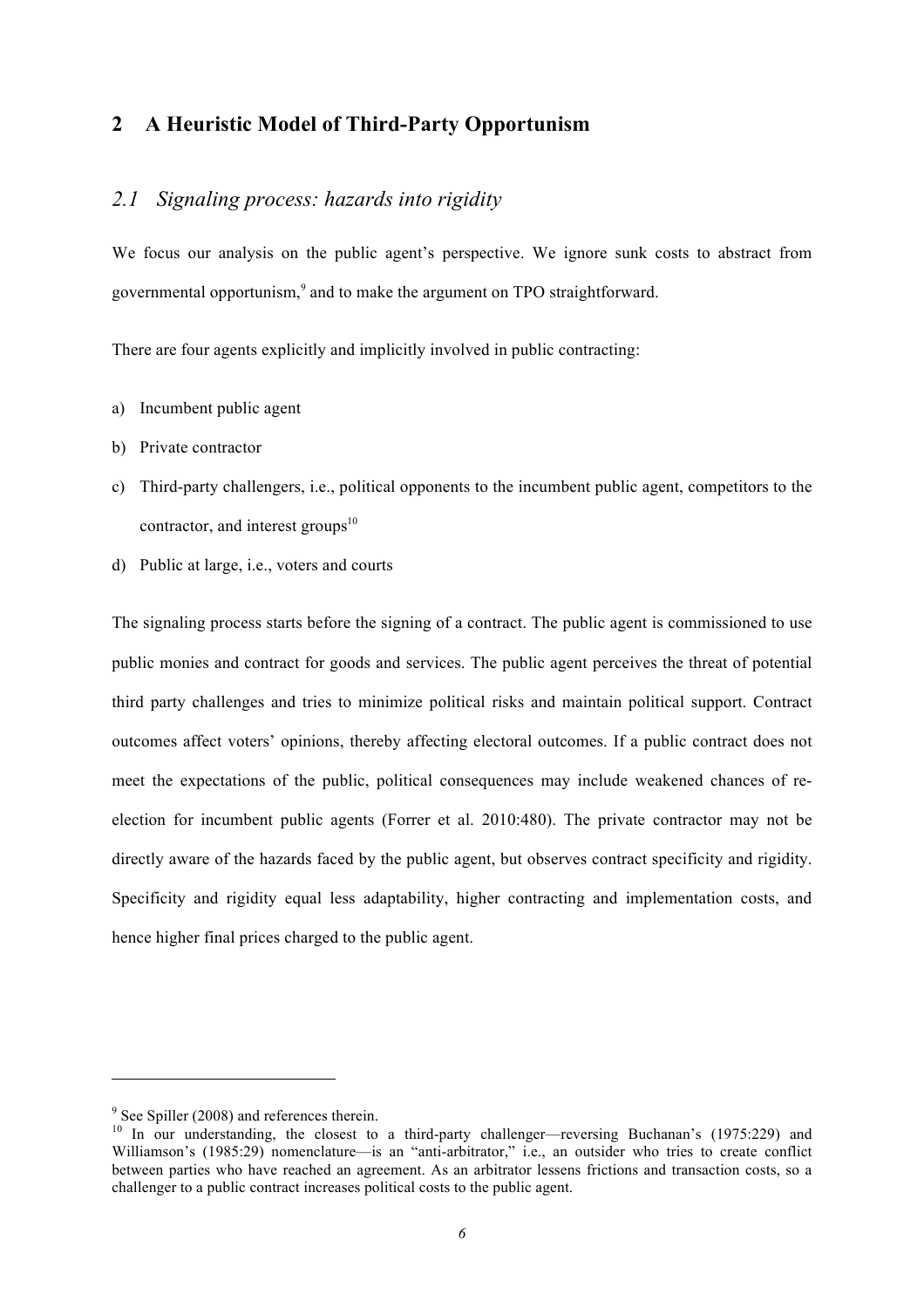# *2.2 Conceptualizing contract specificity and rigidity*

Contract specificity refers to *ex ante* complexity of subject, completeness of clauses, technical provisions, and processing costs (Laffont and Tirole 1993:307). Contract rigidity refers to *ex post* enforcement, penalties, hardness, and intolerance to adaptation of contracts,<sup>11</sup> and normally correlates with contract specificity: the more specific the contract is, the more rigid its implementation and enforcement is expected to be. Otherwise, if the contract is specific and then the parties agree to deviate, third parties can accuse the contracting parties of collusion.

Complex public contracts have more contractual rigidities than simpler contracts. The cost of *ex post* enforcement increases in complexity (Bajari and Tadelis 2001:393). Because the public sector has more ambiguous objectives than private organizations (Boyne 2002), and it is difficult to assess to what extent these objectives are achieved (Lan and Rainey 1992), public high specificity and rigidity mitigate ambiguity and problematic evaluation. For example, Department of Defense directives specify in great detail source selection policies, including the development of objective technical, cost, schedule, manufacturing, performance, and risk criteria, the auction techniques, the organization of the selection committee, and the pertinence of contacts with contractors.<sup>12</sup> Public agents must also follow imposed standards of evidence, and may be constrained to formulate standards and follow their own rules to avoid discriminating between distinct situations on the basis of non-verifiable information (Laffont and Tirole 1993:5).

# *2.3 Modeling hazards, rigidity, and pricing*

 $\overline{a}$ 

Third-party challenges may arise from honest attempts to control costs and from opportunistic attempts to replace the public agent. Third-party costs, then, have two components: third-party costs *T* related to political costs of loss of office, reputation, and support that surge from contract

<sup>&</sup>lt;sup>11</sup> In this regard, contract rigidity is the opposite of a "best efforts" clause.<br><sup>12</sup> See the Department of Defense's memorandum on "Source Selection Procedures," issued on March 4, 2011, and effective July 1, 2011. Available at: http://www.acq.osd.mil/dpap/policy/policyvault/USA 007183-10- DPAP.pdf (accessed May 19, 2011).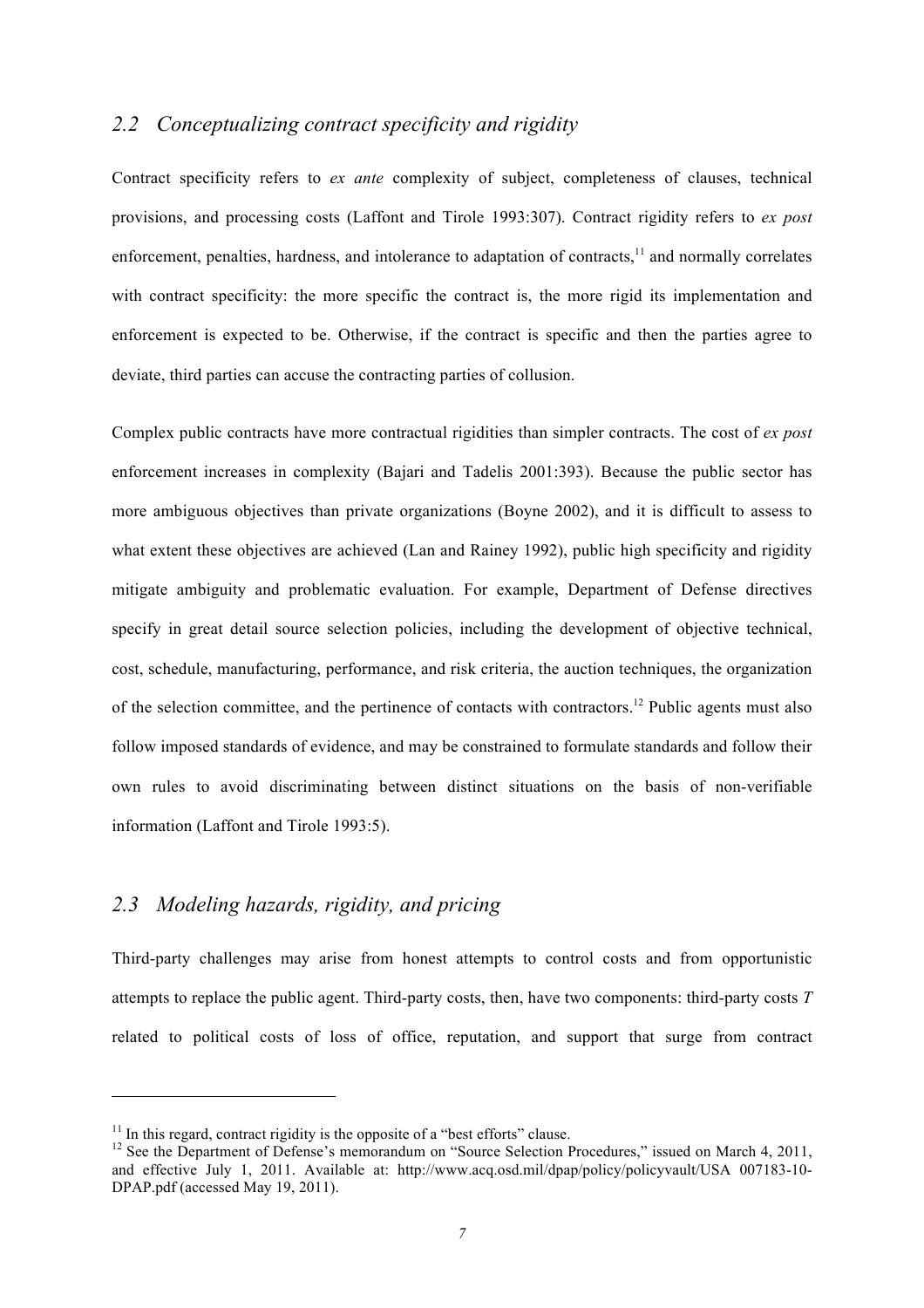discretionary terms (flexible contracting), and third-party costs *K* that rise with expenses related to the contract. Part of these contracting costs is borne directly by the contractor  $(K_{pr})$  and reflected in the contract price, and part borne only by the public agent. If a third-party challenge is successful, there are also costs associated with the financial and social costs of a new tender, i.e., time and documentation,<sup>13</sup> or settlement awards made by the winning bidders to protesters in exchange for a promise to drop their protest (Marshall, Meurer, and Richard 1994b). We underline political<sup>14</sup> costs as the main cost for public agents concerning third-party challenges, and these costs are difficult to appraise, let alone to measure financially. The more discretionary the contact terms are, the more room there is for third parties to challenge the contract. Therefore, third-party costs *T*—both honest and opportunistic—can be mitigated by contract specificity and rigidity *R*.

Contract design (*ex ante* specificity), and implementation and enforcement (*ex post* rigidity) costs are subject to time needed for contract preparation, lawyers, documentation, and control, and can be measured financially. Contracting and enforcement costs *K* rise with contract specificity and rigidity *R*. The public agent wants to keep *K* low, because the more expensive a contract is, the more subject the public agent is to third-party challenges for misuse of funds.

In order to illustrate and operationalize the third-party opportunism theory of public contracts, we introduce some simple notation. Hazards faced by the public agent are subject to the likelihood of TPO challenge  $\sigma$  and the likelihood of success of TPO challenge  $\tau$ ,<sup>15</sup> which are driven by contract complexity (sector-specific) and political contestability.

<sup>&</sup>lt;sup>13</sup> Marshall, Meurer, and Richard (1994a) sustain that allowing excluded bidders to challenge the outcome of a procurement process inefficiently reduces sole-sourcing.<br><sup>14</sup> Maser, Subbotin, and Thompson (2010) study the efficiency of the bid-protest mechanism in the US. In

underlining "fairness" in contracting, i.e., that giving equal treatment to "*all* potential suppliers matters, not only to winners, but to losers as well" (Maser, Subbotin, and Thompson 2010:2; their emphasis), they characterize the challenger as a loser bidder and focus on the transaction-cost side of TPO, ignoring the political context of public agents. They make this point more explicitly next, recalling the rule-of-law doctrine: "official duties are supposed to be defined primarily by neither instrumental aims nor political pressure, but by law" (Maser, Subbotin, and Thompson 2010:3).

<sup>&</sup>lt;sup>15</sup> We use the term "likelihood" instead of "probability" to underline that we refer here to singular public contacts, which have no statistical distribution of possible opportunistic behavior or third-party challenges. The likelihood of third-party challenge and the success of the challenge can be compounded, since what makes a challenge actual is its likelihood of success (likelihood of third-party challenge  $\sigma$  increases in the likelihood of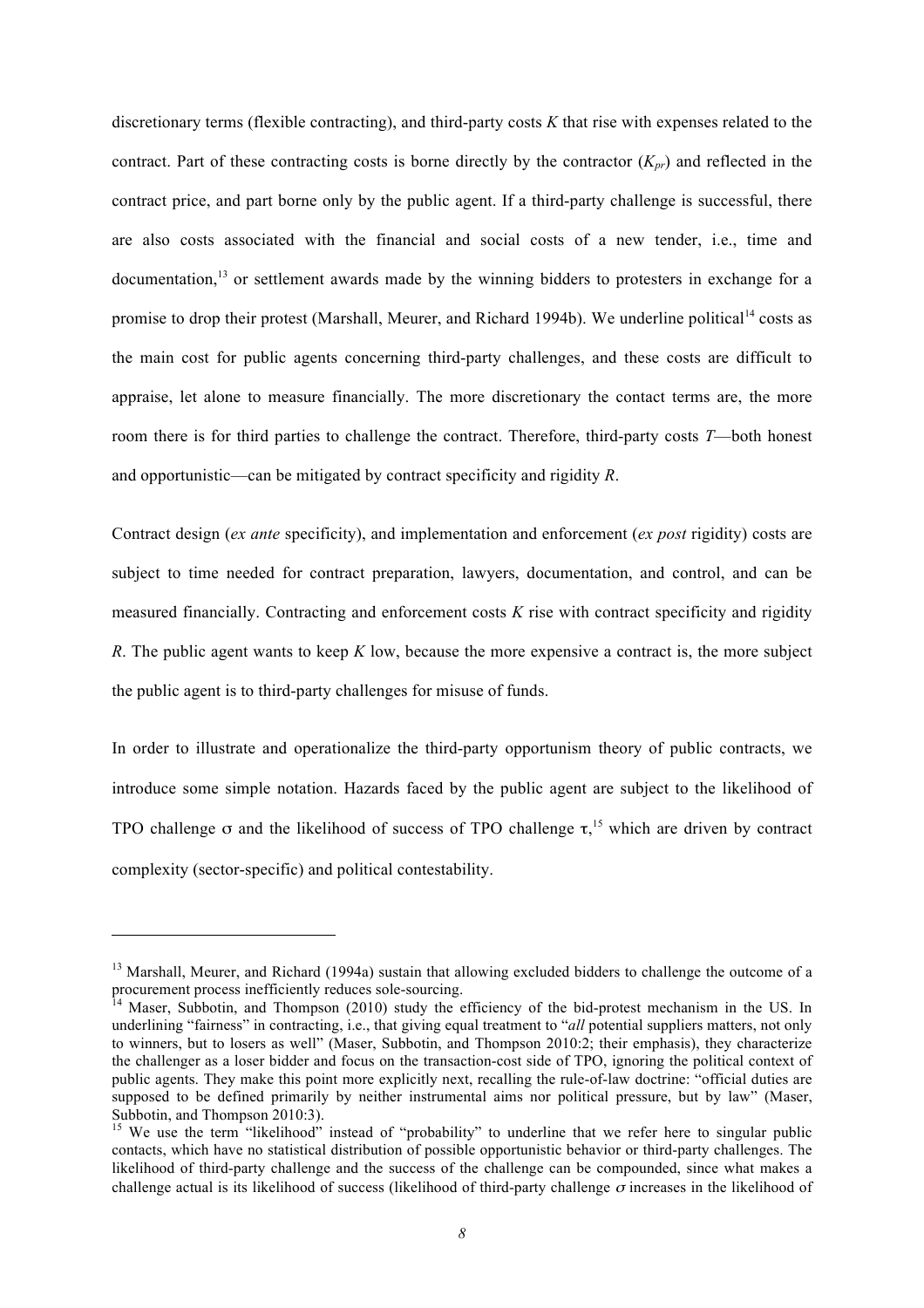The price *P* bid by the contractor is the sum of operating costs (company-specific), contracting costs for the private contractor (contract-specific subject to rigidity *R*) and a mark-up (economic profit). To simplify our argument, we assume a uniform technology across firms and a competitive bidding market, such that  $P$  is the lowest possible cost and follows private contracting and enforcement costs *Kpr*. We also assume away governmental opportunism, i.e., government direct or incremental expropriation (Spiller and Savedoff 2000:9).

The likelihood of TPO challenge  $\sigma$  is assumed to increase in complexity of transactions, as inherent public-private information asymmetries increase with complexity (Spiller 2008); "open accessibility" (North, Wallis, and Weingast 2006), as in open democracies there is more public participation, scrutiny, and accountability; proximity to elections, since political challengers arise as potential political gains increase; and decrease in cost of challenge (costs of court litigation, new elections campaign) relative to the gains and value of a contract, and rigidity *R*, as there is less room for challenge.

Given that it is harder to prove wrongdoing when there is less room for discretionary actions, the likelihood of success of TPO challenge  $\tau$  is also assumed to decrease in rigidity *R*, as the courts are more likely to dismiss and the public to ignore challenges to more specific and rigid—"narrower" contracts. As both  $\sigma$  and  $\tau$  decrease in *R*,  $E(T)$  costs fall as well in *R*. The simple intuition that  $E(T)$ costs fall in *R* is that the likelihood of a successful TPO challenge can be reduced to negligible by extreme contract rigidity—all deviations are observed and hence directly prosecuted.

E(*T*) costs are decreasing in *R*, while *K* costs—both public and private—are increasing in *R*. The optimal level of rigidity *R\** is, therefore, driven by TPO costs, actual contracting and enforcement costs, and beliefs of the public agent about  $\sigma$  and  $\tau$ .

success of the challenge  $\tau$ ). Every challenge has some probability of success; otherwise the challenger would lose resources and reputation.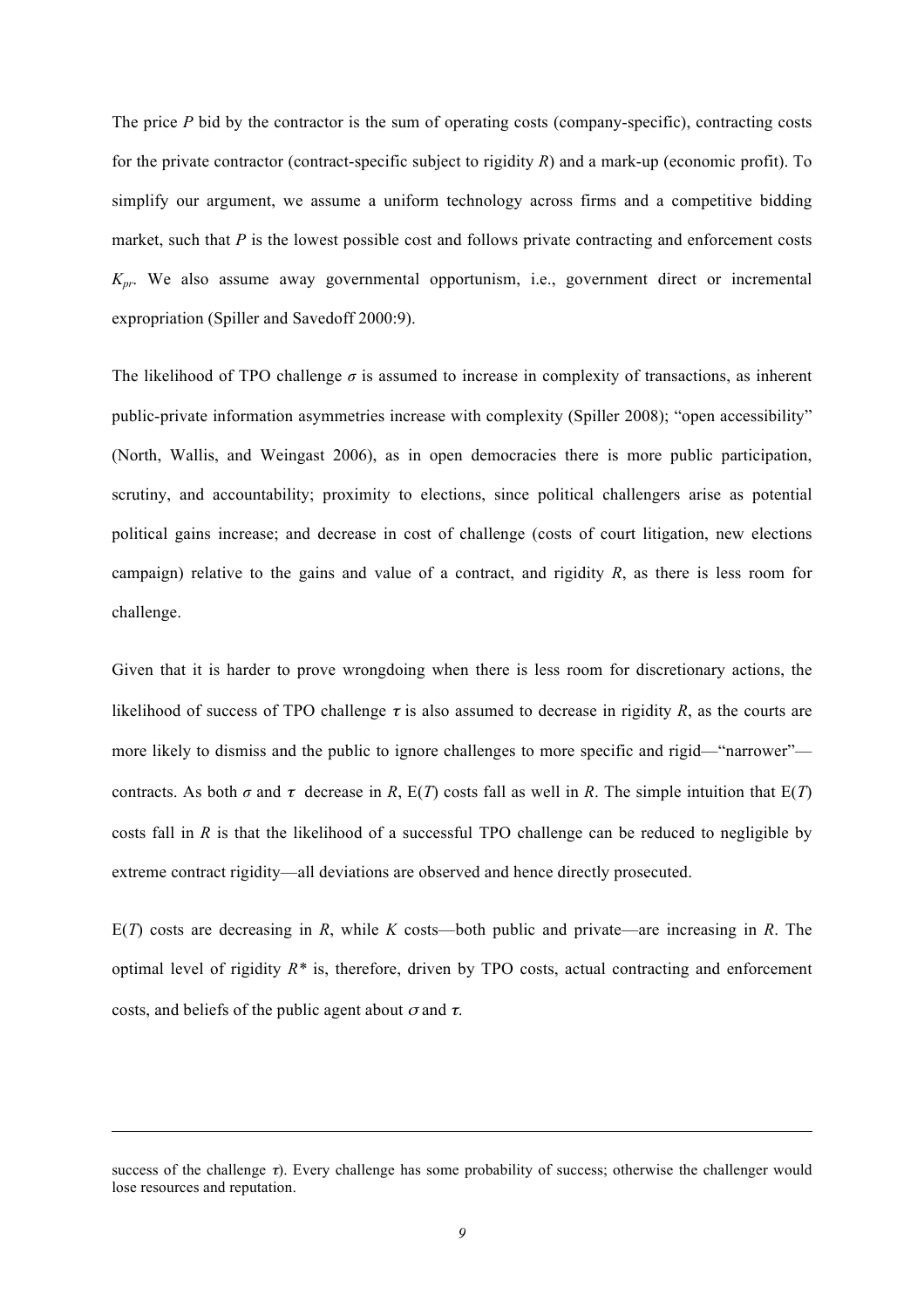



The position of the E(*T*) curve depends primarily on the political costs of a successful challenge to the incumbent public agent, and also on the costs of a new tender (documentation, new analyses), cost of externalities (including the value of lost time for users),<sup>16</sup> and the public agent's reputation. The slope of  $E(T)$  is a function of the likelihood of a successful TPO challenge. As both  $\sigma$  and  $\tau$  are decreasing in *R*, E(*T*) is decreasing and strictly convex in *R*.

The position of the *K* curve is a function of materials and labor costs to be incurred, and also cost of time to close a contract, professionals needed (lawyers, engineers, consultants), required documentation, and control. The slope of the *K* curve is a function of the marginal cost of contracting and enforcement—what Laffont and Tirole (1993:307) call "processing costs." By assuming them to be non-decreasing in contract specificity and rigidity, *K* is rising and convex in *R*.

 $^{16}$  E.g., highway repair generates significant negative externalities for commuters through increased gridlock and commuting times. Bajari and Lewis (2010:2) take the example of Interstate 35W, a main commuting route in Minneapolis carrying over 175,000 commuters per day. If a highway construction project results in a 30-minute delay each way for commuters on this route, the daily social cost imposed by the construction would be 175,000 hours. If we value time at \$10 an hour, this is a social cost of \$1.75 million per day. Most public contracts affecting the public at large, from sewage disposal to worse service because of a delay in buying IT equipment, carry externalities.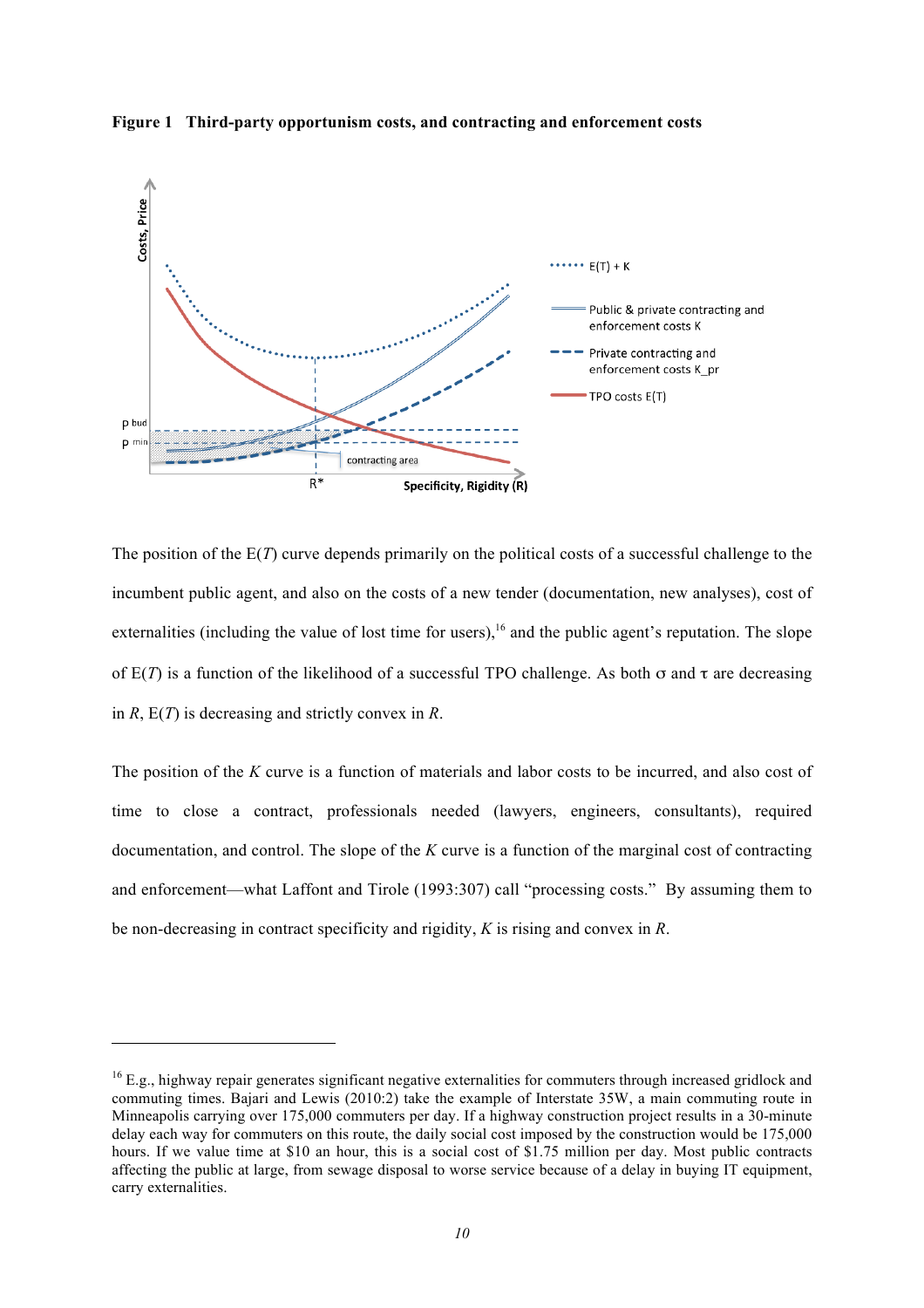We assume that the public agent fully internalizes expenses related to the contract, i.e., at the end, she is politically accountable, directly or indirectly, for all costs borne. <sup>17</sup> She has to pay contractors' costs and her own costs, and she has also to minimize political costs. The sum curve of the expected thirdparty opportunism costs  $E(T)$  plus contracting and enforcement costs *K* is U-shaped. It implies that the optimal contract is non-flexible and of finite rigidity. A too-flexible contract would be politically too risky while an over-rigid contract would be too expensive. The corollary is that, in the presence of third-party opportunism, the optimal public contract that minimizes political and contracting costs is specific and rigid, ergo more expensive in its design, implementation, and control than the theoretical first-best price in a non-opportunistic world.<sup>18</sup> A direct outcome is that the higher the expected political costs of challenge, *ceteris paribus*, <sup>19</sup> the higher the optimum contract rigidity and price will be.

# **3 Contract Price Under TPO**

 $\overline{a}$ 

In every tender under budgetary constraints, the public agent sets—explicitly in tender information, announcements or the budget, or implicitly in internal regulations—a maximum price  $P^{bud}$  that she can pay the contractor. To lessen TPO, she also adjusts contract specificity and rigidity at *R\**. The acceptable contracting price-rigidity sets for the public agent are below the maximum contract price *P*<sup>bud</sup>, i.e., contracts "in the budget," subject to low TPO costs. The contractor sees specificity and rigidity *R\** in the tender documentation and bids accordingly. On the contractor's side, the acceptable price-rigidity sets are those on and above her private contracting costs  $K_{pr}$ . Therefore, the contracting area—i.e., the sets acceptable to both the public agent and the contractor—is given by price-rigidity combinations above  $K_{pr}$  and below  $P^{bud}$ . At a given  $R^*$ , the minimum price required by the contractor

<sup>&</sup>lt;sup>17</sup> Our main argument also holds for partial internalization by the public agent of expenses related to the contract.

<sup>&</sup>lt;sup>18</sup> Thus, TPO does not lead to a "vicious cycle" as suggested by Maser, Subbotin, and Thompson (2010:4). In a game theory set, this state can be described as a Bayesian Nash equilibrium.

A certain degree of specificity and rigidity is inherent to every contract, even in the absence of TPO, to avoid the standard contractual opportunism by the contractor (e.g., shading on quality) and the public agent (e.g., delay in payments, haggling). For simplicity, and to underscore TPO, we abstract from relational opportunism. The degree of specificity and rigidity *R* presented in Figure 1 and 2 are beyond the levels of specificity and rigidity inherent to relational contracts.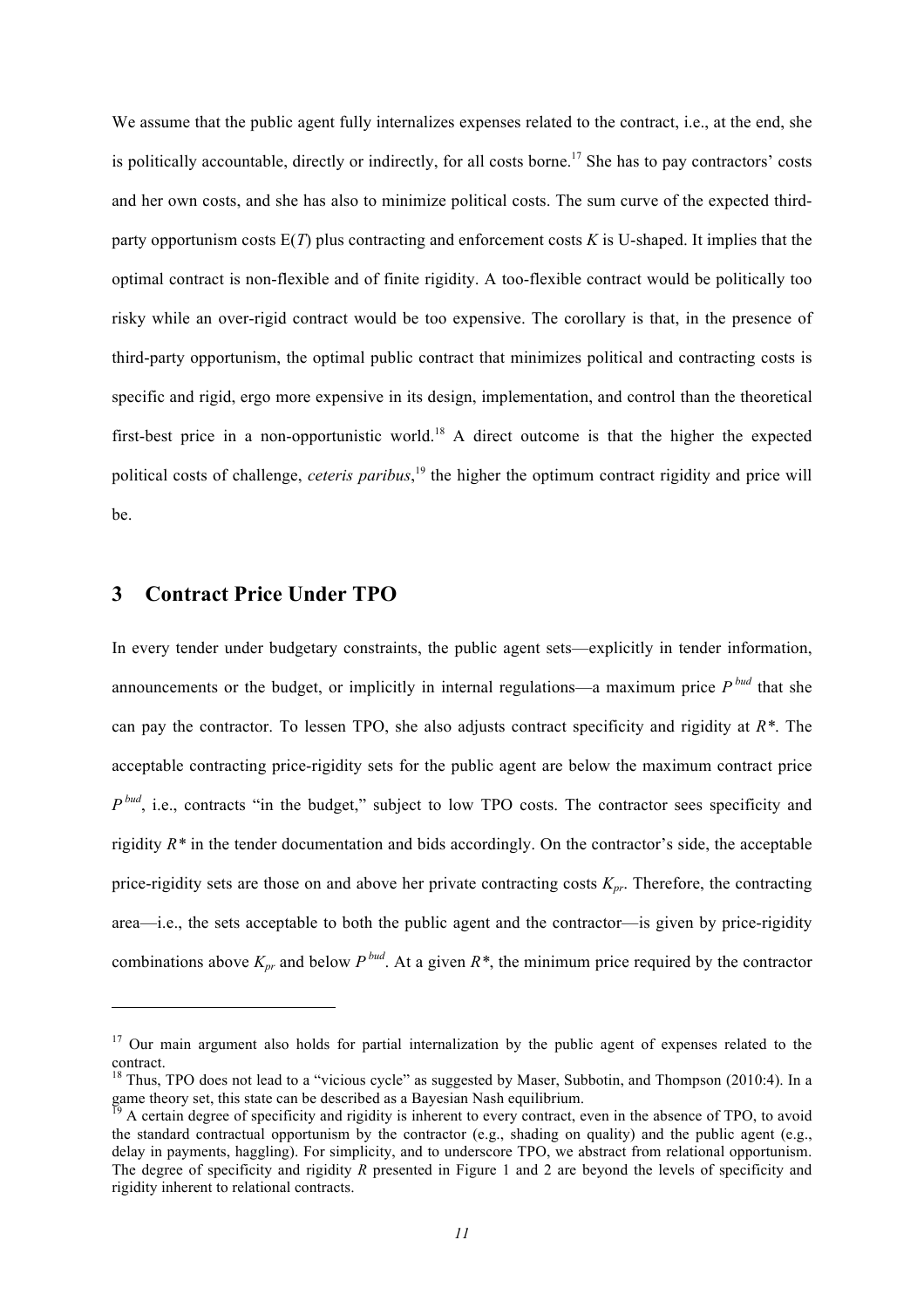is P min. Figure 1 plots E(*T*) and *K* curves, bid and budgeted and minimum prices, optimal rigidity, and the price-rigidity contracting area.

Before the tender, especially in complex contracts and given the contracting rigidities, the public agent only has an estimation of the contractor's costs  $K_{pr}$ , but does not know them with certainty. If  $P^{bud}$  budgeted by the public agent is below the minimum acceptable price  $P^{min} = K_{pr}$  for the contractor at a given  $R^*$ , then there will be no bidders at that level of  $R$ , or—in the case that  $P^{bud}$  is not known by bidders prior to the tender—bidders will bid  $P > P^{bud}$  and the tender will be annulled. Therefore, "no contract" is a possible outcome if political risks are significant and budgeted expenses are too low at a given rigidity.<sup>20</sup> In this case, the tender will have to be redesigned at a lower rigidity level at the risk of higher TPO for the public agent; the budget reconsidered, creating room for thirdparty challenges attempting to control budget expenses; or terms negotiated after bidding, increasing TPO on suspicion of collusion.

#### **4 Applications and Empirical Implications**

The base case that our model tackles is a simple public procurement contract. However, there are other situations where TPO can explain the mechanisms related to public procurement and efficiency. We now apply and extend the framework to practical settings to derive empirical implications.

#### *4.1 Bureaucracies*

 $\overline{a}$ 

Civil servants are subject to more specific and rigid contracts (e.g., regulated hiring, list of duties and responsibilities) than their peers in the private sector.<sup>21</sup> A private company can hire whoever it wants and a typical employment contract may simply say "follow the instructions of your principal," while in a public institution the process of employment of civil servants is highly formalized and procedural,

 $^{20}$  Scarce budgeted expenses for transport infrastructure along with excessive contract specificity and rigidity due to continuous TPO can explain the paralysis in highway development in Poland during the last decade. See

<sup>&</sup>quot;Poles repositioned," *Project Finance Magazine*, October 23, 2010.<br><sup>21</sup> In this instance, bureaucrats as individuals are the private party contracting with the public agency.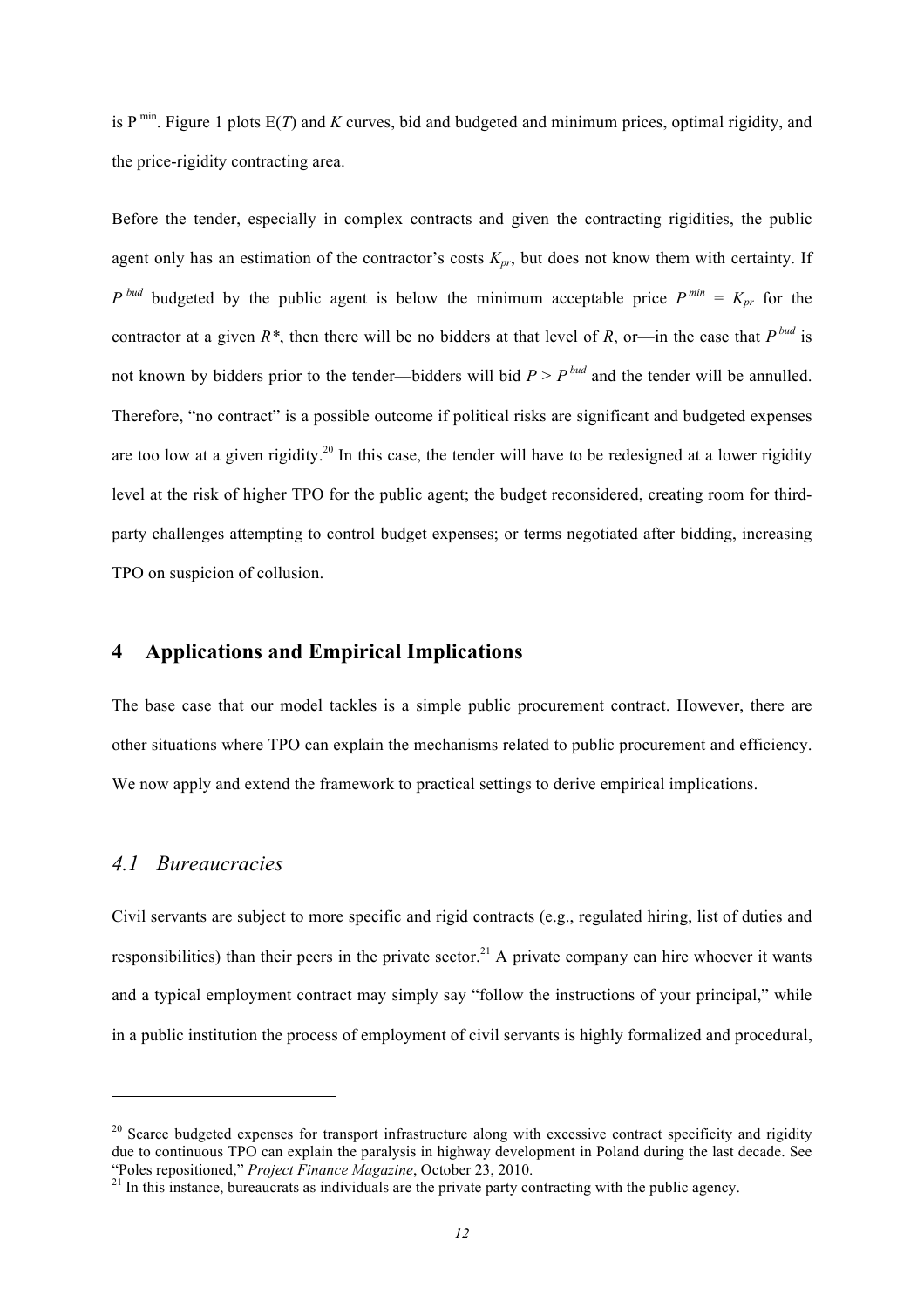and responsibilities are detailed in civil service laws and internal regulations of the agency, department, office, and section in question (Horn 1995:20, 88, 112), and subject to independent ordinary and extraordinary controls (Horn 1995:98).<sup>22</sup> Both specific employment procedures and rigid contracts in the civil service are aimed at avoiding challenges of favoritism (Horn 1995: 101; GAO 2003), but nonetheless result in civil servants being allowed less discretion, less initiative in bringing solutions, and lower productivity<sup>23</sup> (analogical to higher price in public tenders). TPO thus provides a consistent explanation of civil service inefficiencies broader than the public administration view on red tape.<sup>24</sup>

Bambaci, Spiller, and Tommasi (2007) describe the Argentine bureaucracy as a combination of constitutional protections of civil servants, relative low wages,  $25$  and low accountability to "short" lived" political public agents,<sup>26</sup> which produces unresponsive bureaucrats with few incentives to invest in their own capabilities. Precisely because political public agents do not last long, TPO is not a prevalent hazard for them. The institutional adaptation that emerged is the large use of a "parallel bureaucracy,"<sup>27</sup> i.e., temporary contracted professionals, better paid, more responsive to their principals, under a more flexible regime than permanent bureaucrats, and whose appointments are left to the discretion of the principal public agent in office (Iacoviello and Tommasi 2002; Bambaci, Spiller, and Tommasi 2007:172-174). Thus, political public agents in Argentina blend permanent bureaucracy with temporary bureaucrats who respond more flexibly and efficiently.

 $\overline{a}$ 

 $22$  For example, controls may be overseen by the Government Accountability Office in the USA, the Australian National Audit Office in Australia, the Tribunal de Contas da União in Brasil or the Bundesrechnungshof in Germany, to name a few.

 $^{23}$  According to the British Office for National Statistics (ONS), public sector productivity fell by 3.4% in 1997-2006, compared with a rise of 28% in the private sector over the same 10-year period (see Robert Watts, "Public sector pay races ahead in recession," *The Sunday Times*, January 3, 2010).

<sup>&</sup>lt;sup>24</sup> See Bozeman (1993). See also Laffont and Tirole (1991), Pfiffner (1987), and Spiller and Urbiztondo (1994).<br><sup>25</sup> In 1999, Federal Government wages divided by GDP per capita equaled 1.65 in Argentina, compared with 3.

 $36$  The low accountability of the Argentinian administration is in large extent due to the high turnover of political public principals: ministers, secretaries, and undersecretaries of state. For instance, the average tenure of Ministers of Finance in 1950-1989 was 1 year, compared with 2.4 years in developed countries and 2.0 in developing countries (Bambaci, Spiller, and Tommasi 2007:165).

 $27 \text{ In } 1998-1999$ , parallel bureaucrats accounted for 17% in the Presidency office, but 63-88% in ministries (see "Estudio exploratorio sobre la transparencia en la Administración Pública Argentina: 1998-1999," Oficina Anticorrupción, Ministerio de Justicia, 2000, cited in Bambaci, Spiller, and Tommasi 2007:172).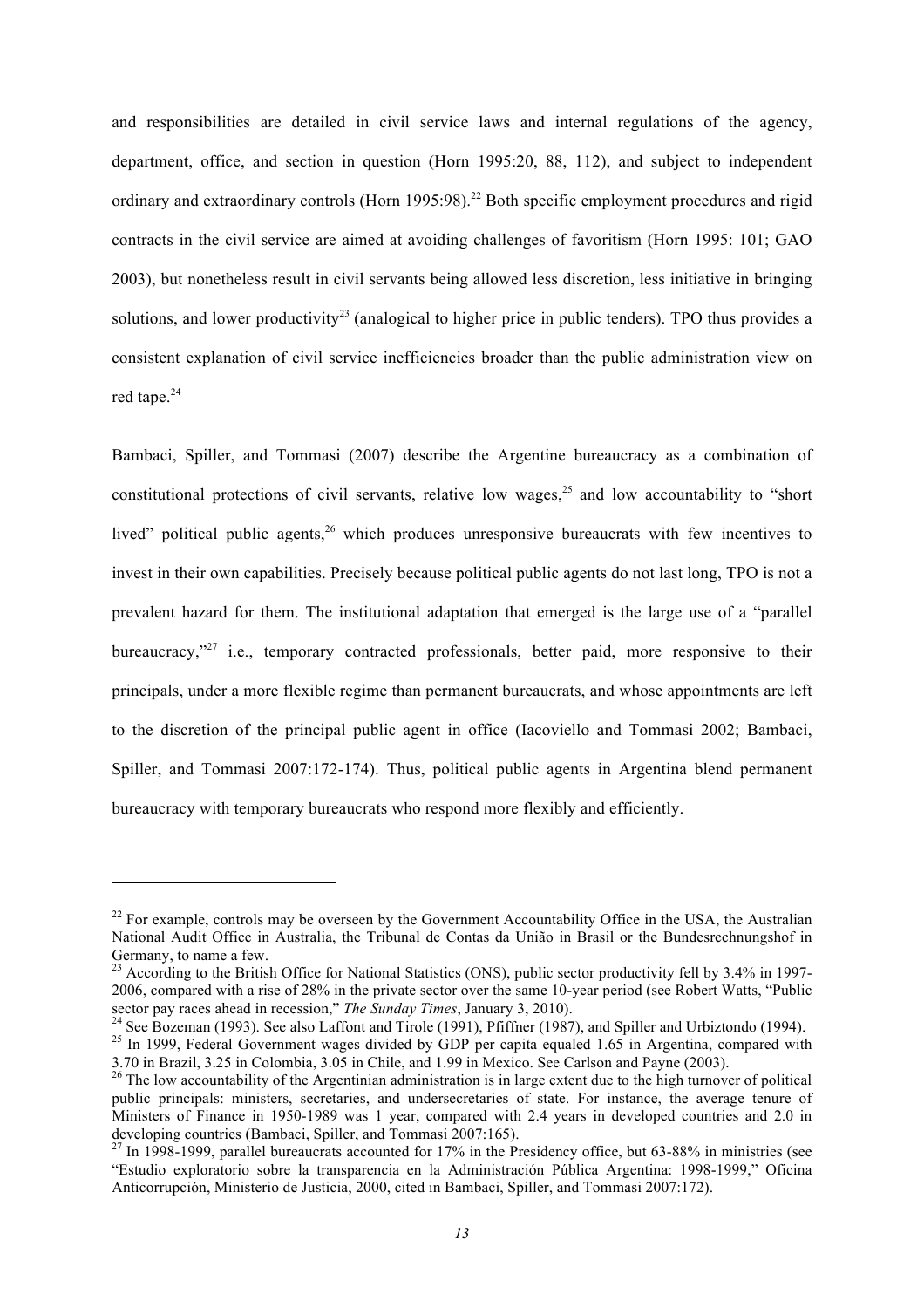## *4.2 Fixed-Price vs. Cost-Plus Contracts*

l

In theory, fixed-price contracts are preferable when the adverse selection problem decreases relative to the moral hazard problem (e.g., in the procurement of standardized goods and services, or in projects involving a low level of informational asymmetry between the contracting parties), while cost-plus procurement is preferable when the adverse selection problem increases relative to the moral hazard problem (i.e., when uncertainties related to technological requirements are unknown and bigger than the inefficiencies arising from incomplete monitoring and insulation of the contractor from cost overruns) (Loeb and Surysekar 1994).

In practice, cost-plus contracts have been criticized by the administration, lawmakers, and taxpayers for frequent and substantial cost overruns in government contracting. A GAO (2008) study of 95 major defense acquisition projects found cost overruns of 26 percent, totaling \$295 billion over the life of the projects. Cost-plus contracts are more flexible to adaptation, but also subject to potential abuse<sup>28</sup> and shading (Fehr, Hart, and Zehnder 2011). The Presidential Memorandum of March 4, 2009, for the Heads of Executive Departments and Agencies on Government Contracting, explicitly stated that "there shall be a preference for fixed-price type contracts. Cost-reimbursement contracts shall be used only when circumstances do not allow the agency to define its requirements sufficiently to allow for a fixed-price type contract."<sup>29</sup> In the presence of closer third-party oversight and fear of TPO,<sup>30</sup> public agents will prefer fixed-price contracts in settings where cost-plus contracts could prove to be more efficient. $31$ 

<sup>&</sup>lt;sup>28</sup> Cost-plus contracts are seen as a "blank check" for contractors and the root cause of procurement inefficiencies. A notable exception is the case of London's Heathrow Airport Terminal 5, which was delivered on schedule and under budget, under a cost-plus regime (see http://www.airport-technology.com/<br>projects/heathrow5/; accessed July 10, 2011).

<sup>&</sup>lt;sup>29</sup> See Presidential Memorandum of March 4, 2009, for the Heads of Executive Departments and Agencies on Government Contracting, retrieved from http://www.whitehouse.gov/the\_press\_office/Memorandum-for-the-Heads-of-Executive-Departments-and-Agencies-Subject-Government/ (accessed July 11, 2011).

 $^{30}$  As stated in the Presidential Memorandum (op. cit.), "reports by agency Inspectors General, the Government Accountability Office (GAO), and other independent reviewing bodies have shown that noncompetitive and cost-reimbursement contracts have been *misused*, resulting in wasted taxpayer resources, poor contractor performance, and inadequate accountability for results" and "improved *contract oversight* could reduce such sums significantly" (emphasis added).<br><sup>31</sup> Analyzing major defense acquisition programs, Wang and San Miguel (2011) argued that fixed-price

contracts do not provide adaptable risk-sharing mechanisms and may lead to an unintended increase in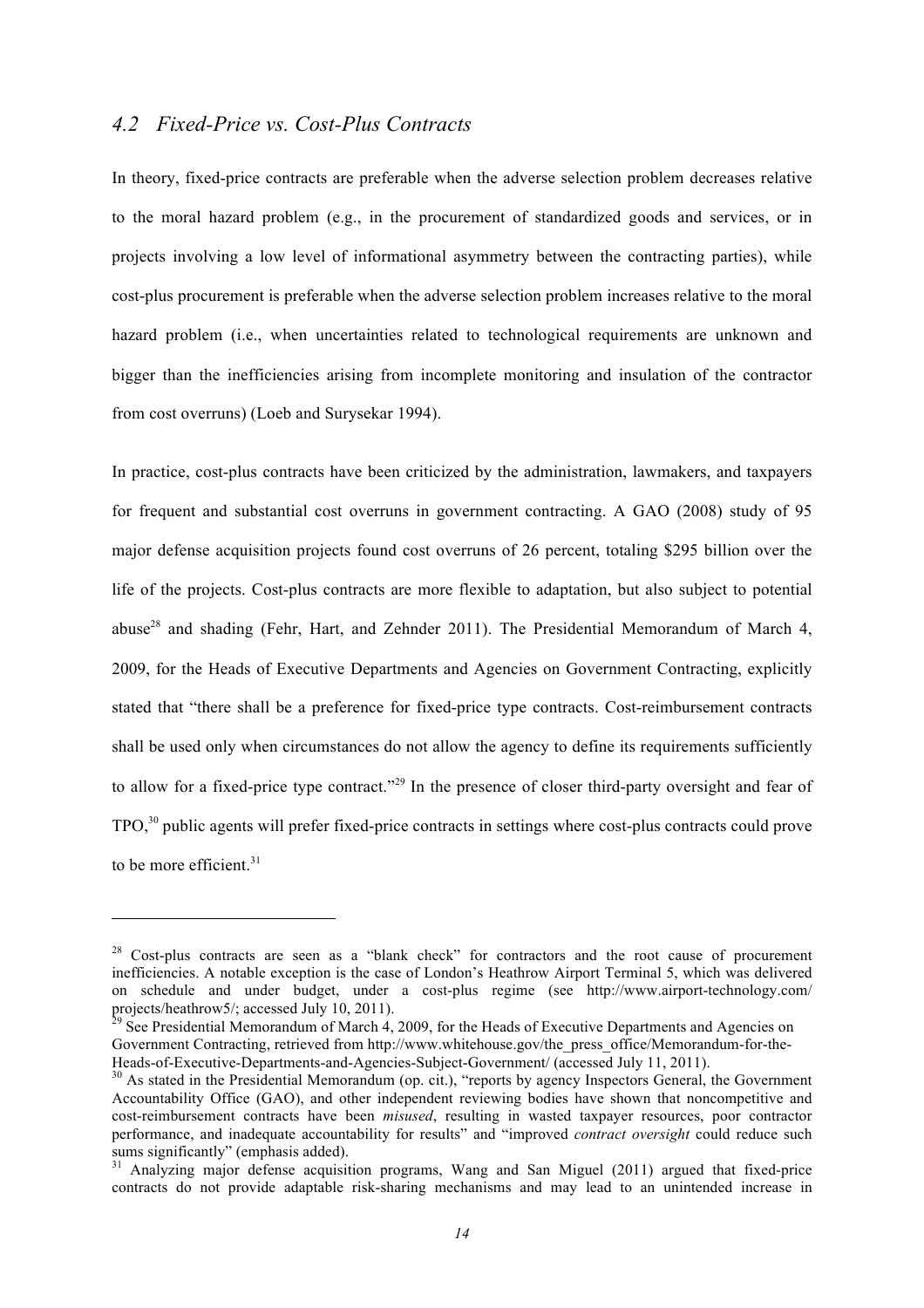#### *4.3 Public-Private Partnerships and Key Performance Indicators*

A public-private partnership (PPP) is a public service business operated under a long-term contract or license associated with a degree of exclusivity within a certain geographical area. It may involve the transfer to the private contractor of the right to use some existing infrastructure required to carry out a business (such as a water supply system in a city) and commonly the private contractor assumes substantial financial, technical, and operational risk in the project.

PPPs allow for *ex ante* flexibility in contracting to gain efficiency. To control quality *ex post*, Key Performance Indicators (KPIs) are used, i.e., measures specifically tailored for each sector, under which the private partner is evaluated. At the same time, KPIs constitute a signal for the public at large (consumers and voters) that the service, although privately provided, remains publicly accountable. KPIs are thus crucial to third-parties' perception of PPPs.

*Ex ante* flexibility, however, makes PPPs vulnerable to third-party challenges (higher σ), a hazard that private investors translate into higher prices. A number of Australian studies of private investment in infrastructure (Economic Planning Advisory Commission 1995; Harris 1996; House of Representatives' Standing Committee on Communications Transport and Microeconomic Reform 1997; Industry Commission 1996; Quiggin 1996) reached the conclusion that, in most cases, the PPPs were inferior—overall more expensive for the public or delivered lower quality of services—than the standard model of public procurement based on competitively tendered construction of publicly owned assets. One response by public agents to these negative findings was the development of formal procedures for *ex ante* assessment of PPPs using the Public Sector Comparator (PSC) and Value-for-Money (VfM) methodologies, i.e., introducing more contractual *ex ante* specificity and contractual costs. 32

government payments. See also Tony Purton, "The case for a return to 'cost plus'," *Defense Viewpoints*, March 24, 2007, http://www.defenceviewpoints.co.uk/articles-and-analysis/the-case-for-a-return-to-cost-plus (accessed July 10, 2011).

<sup>&</sup>lt;sup>32</sup> See, for example, Department of Treasury and Finance of Victoria, "Partnerships Victoria Guidance Material: Public Sector Comparator – Technical Note," Melbourne 2001.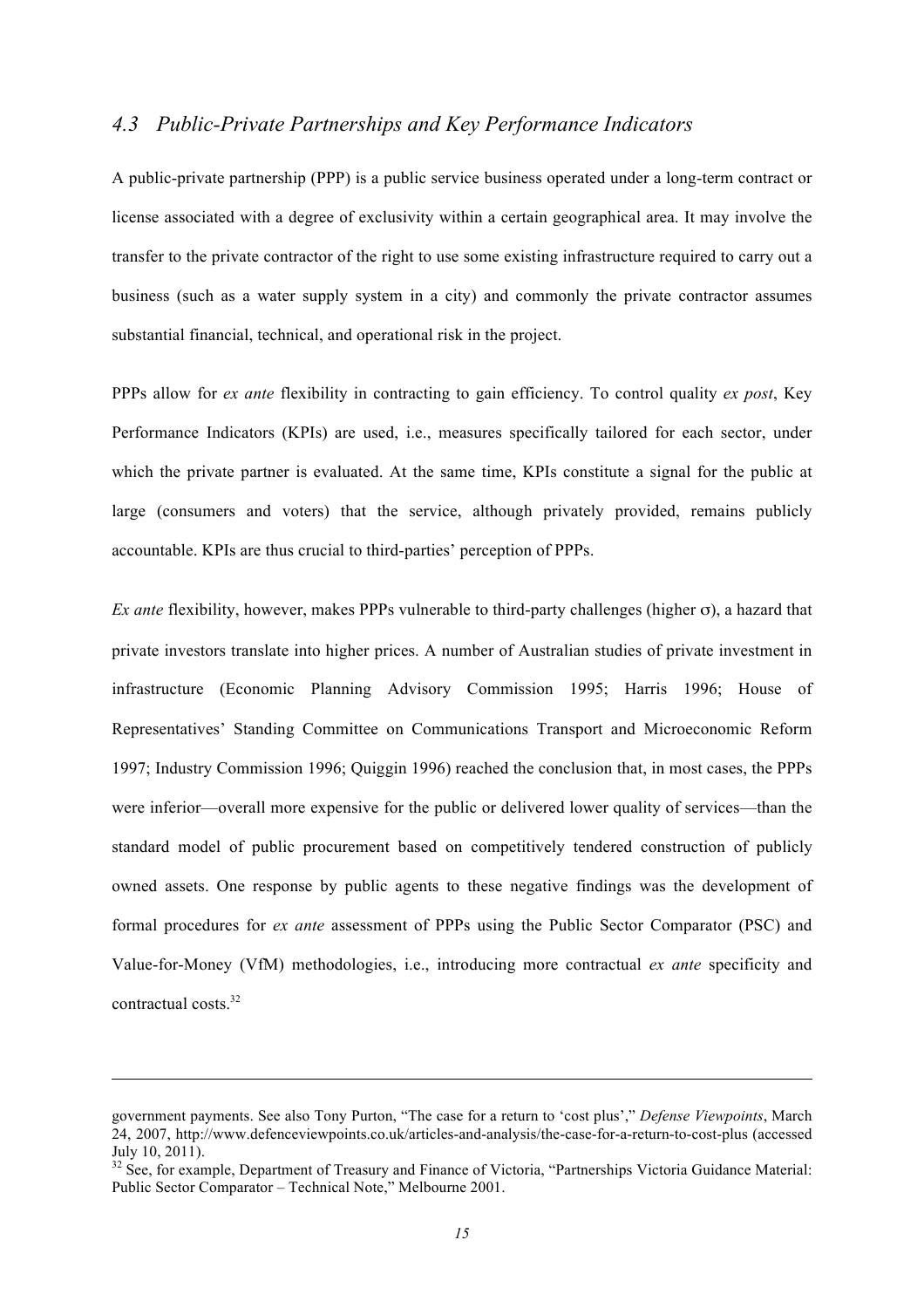In 2009, the Treasury of New Zealand, in response to inquiries by the new National Party government, released a report on PPPs that came to the conclusion that "there is little reliable empirical evidence about the costs and benefits of PPPs" and that "the advantages of PPPs must be weighed against the *contractual complexities and rigidities* they entail."<sup>33</sup>

In the presence of TPO, public agents would pursue private provision of public goods mostly in projects where—assuming internalization of contract expenses by the public agent—expected political benefits gains from lower contract specification and better private management offset increased *ex ante* contracting costs related to compliancy with cost-benefit assessment and higher *ex post* rigidity related to KPIs.

### *4.4 Public-to-Public Contracts*

 $\overline{a}$ 

When a public agent engages in a contract with another public agent (e.g., a state contracting a service from a government-owned enterprise) or a quasi-public agent (e.g., a state negotiating salaries with a public-employee union)<sup>34</sup>, both sides have to respond to their constituencies (i.e., the public agent to voters; the union leader to union members). TPO costs rise because of double scrutiny and higher likelihood of political challenge on both sides. Higher expected TPO costs result in higher contract rigidity. If the public agent subsidizes the government-owned company, higher contract rigidity might not be directly reflected in higher prices, but indirectly, e.g., through taxes or lower delivered quality of services. Public agents and government-owned companies or public-employee unions can agree to

<sup>&</sup>lt;sup>33</sup> Brian Rudman, "Promised electric trains derailed by misguided enthusiasm." *The New Zealand Herald*. June 1, 2009. Emphasis added.

<sup>&</sup>lt;sup>34</sup> See *The Becker-Posner Blog* entry for March 27, 2011: "Public-Employee Unions" by Richard Posner and "Government Sector Unions" by Gary Becker (http://www.becker-posner-blog.com/, accessed March 28, 2011). As Becker notes, "even without the strike threat—indeed, possibly even without unions—public employees can often extract considerable benefits from local, state, and the federal government in the form of higher earnings and generous pensions and health benefits. Public employees form a sizable voting bloc with formidable resources of money and the time of members to spend on supporting political candidates who they expect will be generous when it comes time to bargain over compensation."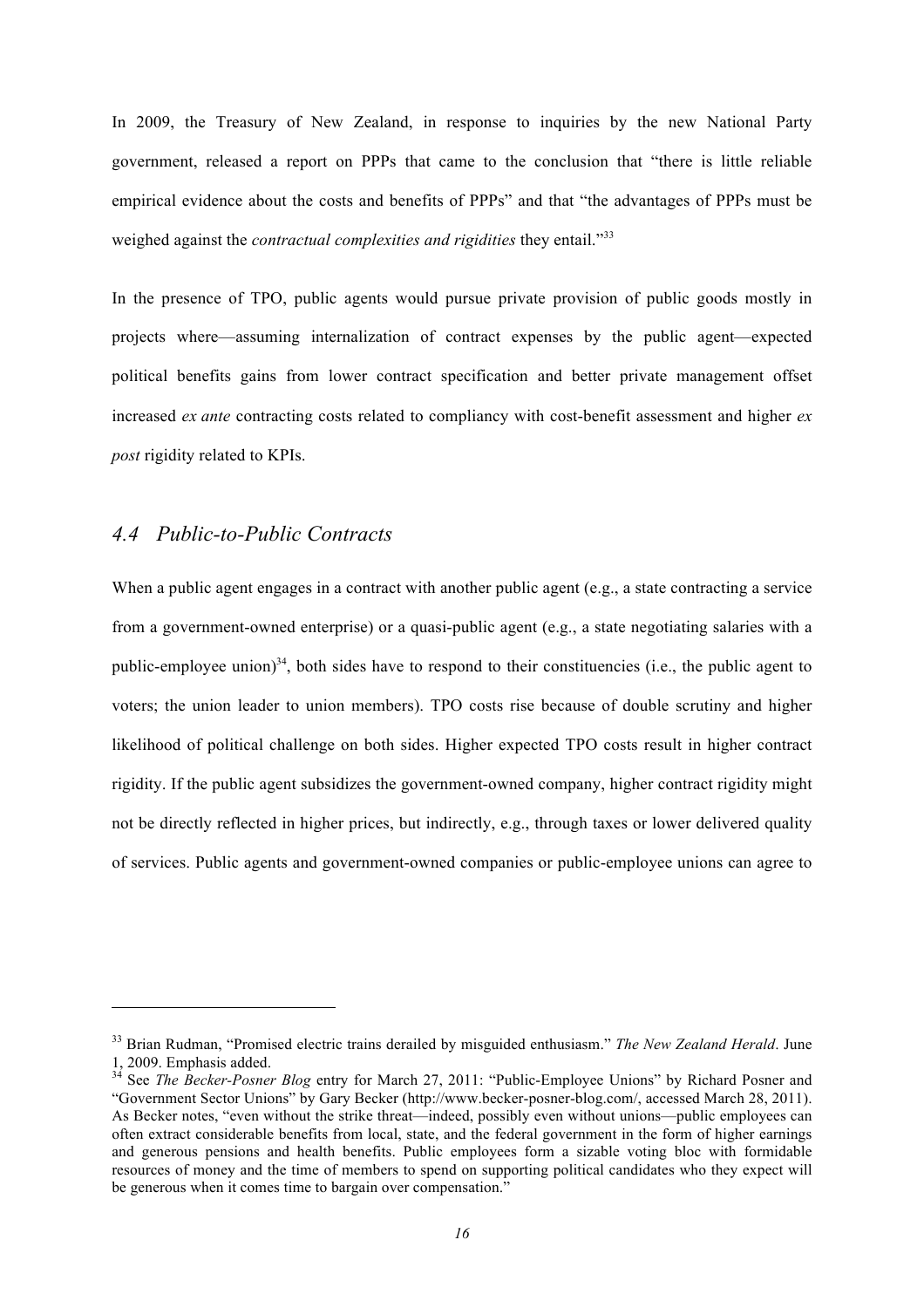low contract specificity and rigidity only if there is strong political leadership and low political contestability (low TPO costs), as in authoritarian regimes.<sup>35</sup>

# *4.5 External Consultants and Certification of Contractors*

The engagement of independent consultants (e.g., multilateral agencies, international advisers, especially in countries with weak law systems) strengthens the objectivity of procurement processes and prevents third-party challenges that cooperation between public agents and private contractors has crossed the line and become collusion.

Moszoro and Krzyzanowska (2008) report the use of external consultants in the city of Warsaw in the pre-procurement planning phase when it wanted to introduce novel PPP contracts: firstly, to overcome the lack of expertise in complex contracting (to reduce *K*) and, secondly and most importantly, to "safeguard the city authorities against complaints and criticism by subsequent administrations." While the city authorities could have designed the tender process in-house, they seem to have outsourced it to reduce TPO. The use of external consultants, however, came at a cost: PLN 10 million (\$3.2 million), i.e., 1.2% of the estimated budget for those projects.

Similarly, certain public tenders require certification of contractors and sub-contractors (Bajari and Lewis 2010), increasing contract specificity and the price of the tender. In May 2010, a public procurement for the "Canal Safety and Drainage Improvements Project" in Antioch, Pittsburg, Bay Point, Clyde and Walnut Creek (California), tendered by the Contra Costa Water District Construction Department, was objected to by JMB Construction.36 JMB Construction argued that the apparent low bidder Con-Quest Contractors included a non-certified subcontractor. According to Contra Costa Water District Construction Department, the relevance of the works the alleged subcontract would provide was minimal for the project overall; however, the challenger argued that the inclusion of a non-certified subcontractor allowed Con-Quest Contractors to bid a lower price

<sup>&</sup>lt;sup>35</sup> See discussion in Section 4.6 below.<br><sup>36</sup> See: http://www.ccwater.com/buscenter/109067 results.pdf (accessed May 28, 2010).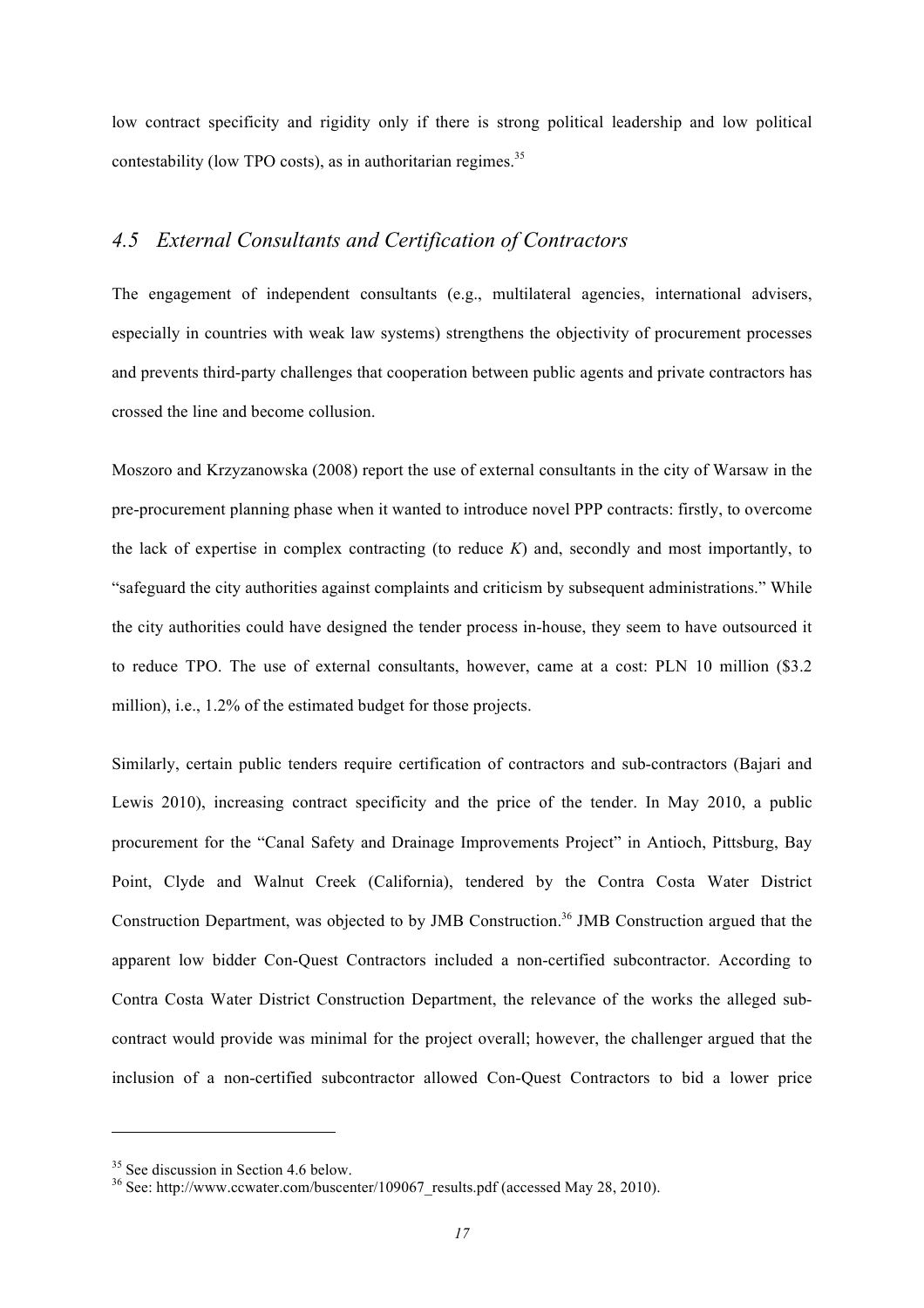(\$756,000 compared with JMB Construction's \$852,000, i.e., 11% cheaper) than if it had included only certified subcontractors. <sup>37</sup>

In both cases—the use of external consultants and certification of contractors—the implicit aim is to lessen the likelihood of TPO challenge (σ). There is a trade-off for the public agent between lower TPO hazards and additional contracting costs *K* of external consultants and certification. The public agent will employ external consultants and certification when additional contracting costs *K* incurred are lower than price gains in contract flexibility due to lower E(*T*) and *R\**.

#### *4.6 Efficient Small Communities and Authoritarian Regimes*

Small local governments (towns, counties) can be more efficient in public contracting than larger governments (metropolises, states). Due to lower value of contracts in comparison to larger governments, the benefits from political challenge are relatively low. Thus the likelihood of challenge is lower and subsequently potential TPO costs are lower. The public agent can therefore engage in more discretionary contracts and incur lower transaction costs.

Coviello and Gagliarducci (2010) present a study covering 3,825 Italian municipalities and 27,537 auctions, where an increase in the mayor's tenure of one term is associated with fewer bidders per auction  $(-23.28\%)$ , higher probability that the winner is local  $(+3.20\%)$  and that the same firm is awarded repeated auctions (+25.52%), i.e., more discretionary contracting (lower *R\**) correlated with longer tenure. They also find evidence that a high level of heterogeneity within the government coalition reduces the possibility of favoritism in shaping the procurement process, that less "colluded"<sup>38</sup> mayors are more likely to gain reelection and survive longer, and that citizens and competitors are more likely to closely monitor large public projects.

<sup>&</sup>lt;sup>37</sup> Based on an interview held in May 2010 with a Contra Costa Water District engineer.<br><sup>38</sup> Coviello and Gagliarducci (2010) argue that mayors' time in office progressively lead to a long-term relation ("collusion") with a few favored bidders, and propose two interpretations: one based on favoritism and bribes in procurement, and another based on a learning process of mayors about the quality of contractors and a preference for highest-quality contractors with work (2010:26–27).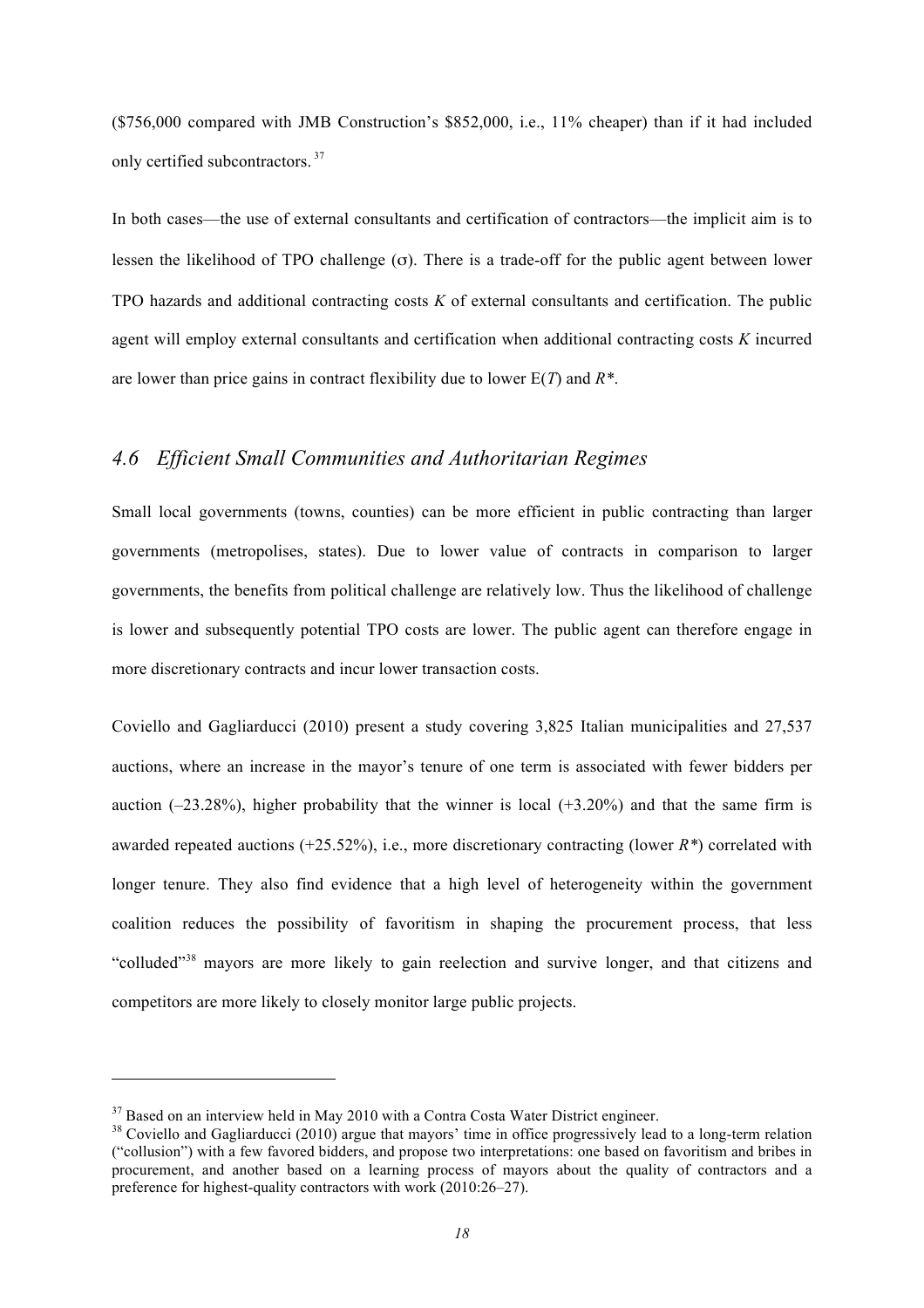Two reasons can be given why mayors with longer tenure show low concern about TPO and contract discretionarily. First, the Italian electoral system in municipalities is a simple majority regime. Consequently, in very small municipalities, more political contestability results in more dispersed voting and relative advantage of incumbent mayors.<sup>39</sup> Second, procurement protests in Italy go through courts, where penalties for breaking procurement laws are hardly enforced.<sup>40</sup> When  $K$ increases more rapidly than  $E(T)$  decreases in *R* or  $E(T)$  are insignificant due to lack of political contestability (as seems to be the case in Italian municipalities), the outcome is discretionary procurement.<sup>41</sup>

Authoritarian regimes, where the likelihood of challenging the incumbent public agent is low, can contract public works more discretionarily and, thus, cheaper and quicker. The lack of opportunities for TPO can help to explain the rapid contracting and development of infrastructure in Paraguay during the Stroessner regime. Molinas et al. (2006:12–13) report the significant ability of the regime "to reap the benefits offered by long-term economic opportunities. (...) [Development programs were] possible because of the intertemporal 'cooperation' of the key actors (the government, the Party and the Armed Forces). The adaptation of the development model to allow for increasing integration with Brazil would have been unlikely under short-lived governments like the ones characterizing the post-Chaco war period (1936-1954). During that 18-year period, there were 12 different presidents, and political volatility prevented an adaptation to changing economic environments. (...) During the 1960s and the 1970s, Paraguay built roads, silos and, most importantly, the biggest dam in the world, the Itaipú Hydro-electric Dam, built jointly with Brazil. The long-term growth strategy turned out to be

 $\overline{a}$ 

<sup>&</sup>lt;sup>39</sup> If *m* is the population and *n* the number of candidates, a candidate needs  $m/n + 1$  votes to win the election.<br><sup>40</sup> During the period 2005-2008, the Italian central purchasing authority CONSIP made 4,095 random

inspections on the *ex post* renegotiations of procurement contracts for goods and services, and found a total of 1,455 contractual infringements. Only 4% of the associated penalties were paid (Coviello and Gagliarducci 2010:27). Anecdotally, it takes on average more than 10 years for juries to come to a verdict on contract protests. How public contracting can actually take place in an environment in which penalties are seldom paid remains a subject of future research.

<sup>&</sup>lt;sup>41</sup> Coviello and Gagliarducci (2010) also report—contrary to our predictions—an increase in contract prices (reduction of winning rebate by –12.68%) along with an increase in contract discretion. According to those authors, higher prices are not due to higher cost of procurement and contract terms (the study analyzed the procurement of standardized items), but are driven by mayors' favoritism and colluded renegotiations (corruption) or preference for higher-quality contractors.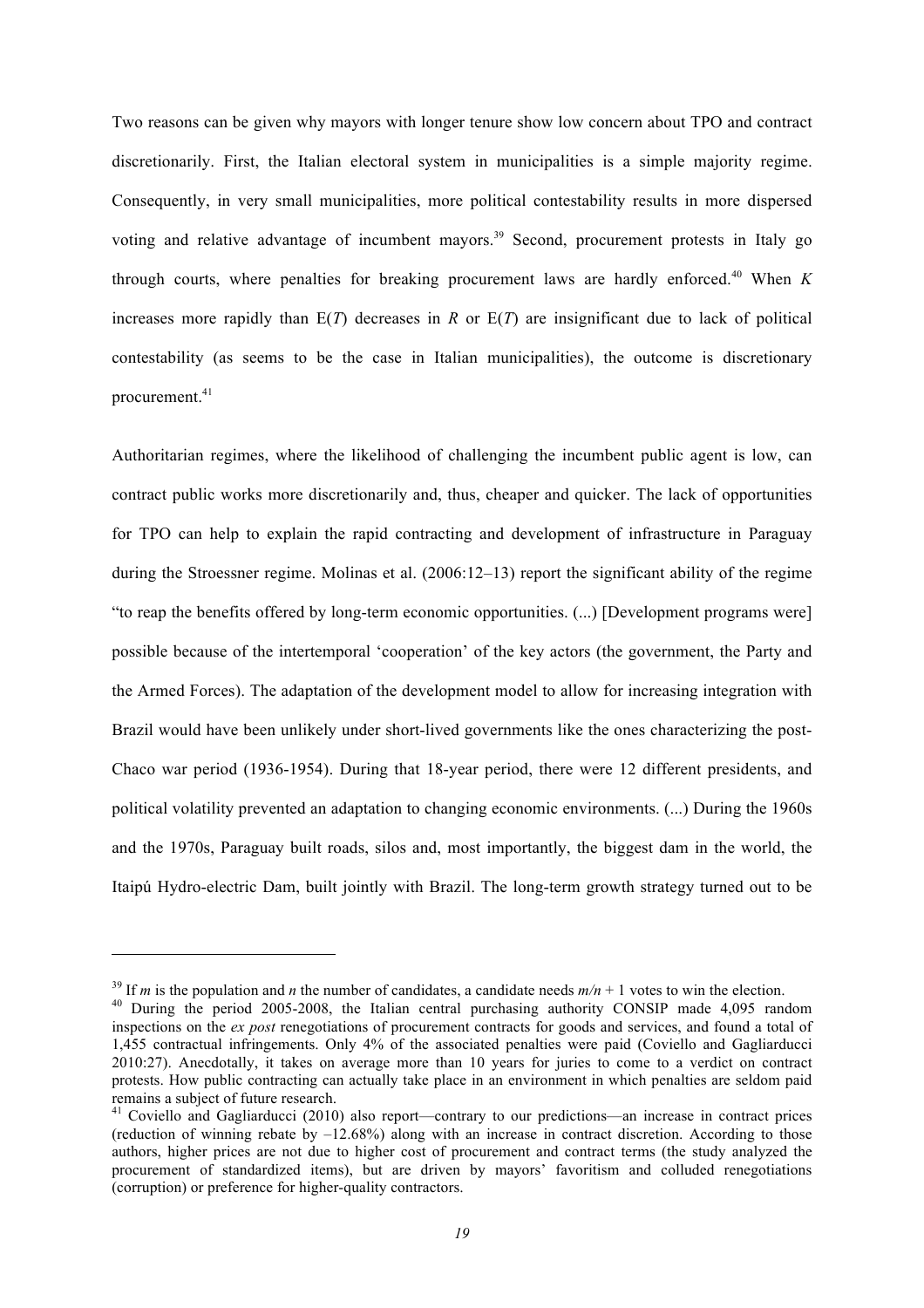effective. During the 1960s, real GDP growth was 4.2 percent. During the 1970s, Paraguay had one of the highest growth rates in the region, with real GDP increasing at 8 percent over the decade." That ability to move policy decisively and effectively by an authoritarian regime, however, also funneled most of the benefits from this fast development period to a few contractors and subcontractors companies owned by the dictator's followers (Fogel 1993:16).

## *4.7 Privatizations of Government-Owned Companies*

Privatizations of government-owned companies<sup>42</sup> are usually subject to clauses of commitment of the private acquirer over labor retention, modernization processes, future investments and other social sensitive issues. On the one hand, rigid privatization contracts (high *R\**) take place in the fear of TPO challenges to the incumbent public agent by labor unions, the local community, and the political opposition. In order to minimize TPO challenges to privatizations, public agents embed in privatization contracts clauses and golden shares that allow them to limit "cream skimming" (Kolderie 1986) and the discretion of the private investor. On the other hand, such privatization clauses limit the governance of the company and, consequently, lower its value (analogical to a high price in a public procurement). If the revenue to the public budget from privatization is low, the public agent can be accused of collusion with the private agent or of "selling off the family silver" (Kolderie 1986). The corollary is that privatizations' aftermath regarding price and efficiency appears to be a sell-off from a government's valuation standpoint and rigid from a private managerial perspective.

## *4.8 Immunity for Public Agents*

 $\overline{a}$ 

Many countries guarantee public agents a degree of immunity from legal prosecution as a way to insulate them from threats of media smear campaigns, courts, and legal harassment (Dal Bó et al.

 $42$  PPP and privatization differ in that the former is a transfer to the private sector of a right (which may or may not come with a physical asset) to perform the public function, while the latter usually refers to the sale of an asset which is not necessarily idiosyncratic to the public sector (e.g., liquor stores in Pennsylvania).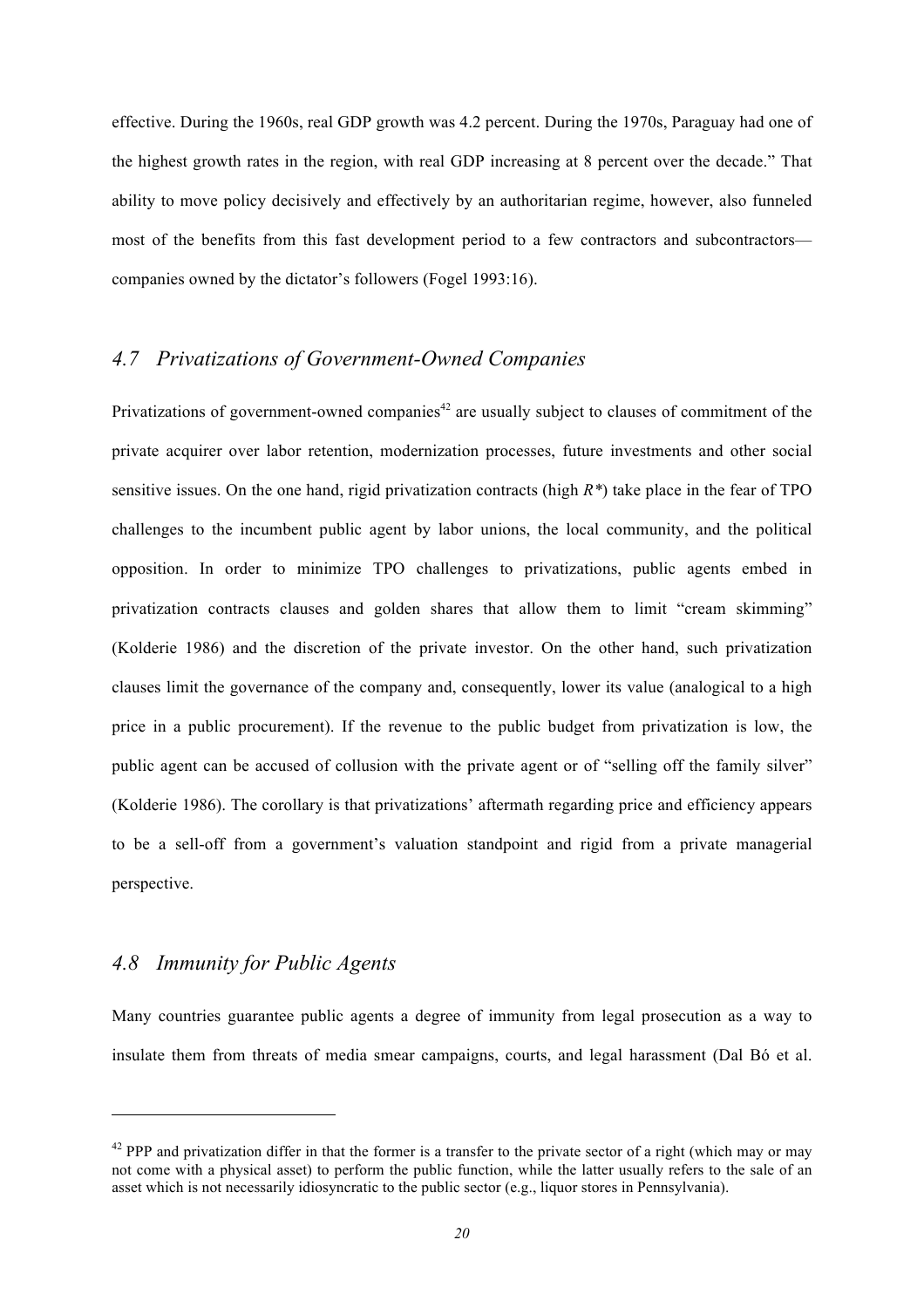2006). Dal Bó et al. develop a model in which the public agent cares about money, punishment, and the political cost of getting involved in a corrupt deal, e.g., the result of a detection probability (2006:45). They show (2006:49) that, by limiting the potential for pressure from interested groups, immunity may indirectly lead to an increase in the quality of public officials, and hence better public policies. Congruently, from a TPO theory perspective, immunity lowers the likelihood of successful TPO challenges στ because the public agent will not have to prove probity and, consequently, provides flexibility that leads to an increase in efficiency of public agents.

## **5 An Extension: Governmental Opportunism**

In this paper, our goal was to highlight third-party opportunism implications for public contracting. However, the model can also serve to analyze the impact of governmental opportunism (*G*) as a hazard to public contracts (Moszoro 2011).

Let *I* be sunk investments and *A* be the rents of the public agent from expropriation (whereas  $A = I$ represents total expropriation and  $A \leq I$  represents partial expropriation) and  $\psi$  the likelihood of governmental opportunism of appropriating *A*. Expected costs of governmental opportunism equals  $E(G) = A\psi(R)$ , where  $\psi$  is assumed to decrease in contract specificity and rigidity ( $\delta \psi / \delta R$  < 0).

In the presence of governmental opportunism, the private contractor will respond by seeking further specificity and rigidity *R* and charging an additional  $A\psi(R)$  to her private contracting costs  $K_{pr}$ . For any  $\psi > 0$ , the higher sunk investments *I*, the higher possible expropriation rents *A* and expected costs of governmental opportunism  $E(G)$  (Troesken 1996), specificity and rigidity of the contract  $R' > R^*$ , and final price  $P' > P^{min}$  charged to the public sector (see Figure 2). A corollary of the interrelation of third-party and governmental opportunism is that higher price *P'* due to governmental opportunism makes the contract more vulnerable to third-party challenges, or not feasible, if the *P'* is above the maximum price  $P^{bud}$  that the public agent is willing or is able to pay.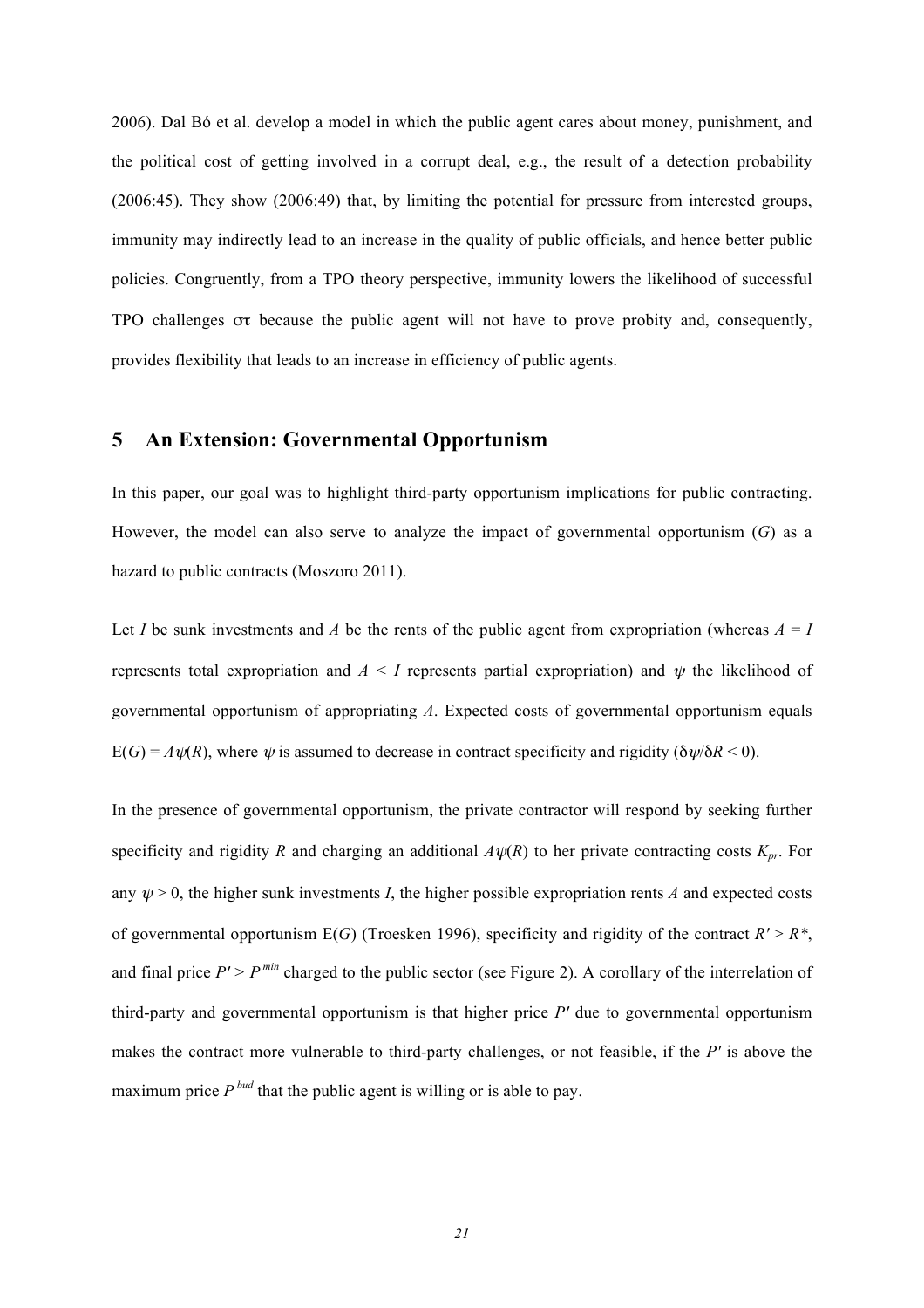**Figure 2 Governmental opportunism**



The contractor's taking out insurance against adverse political events (e.g., governmental expropriation, confiscation of assets, or repudiation of contracts) mitigates the expected costs of governmental opportunism, but shifts up the cost of contracting *K* by the insurance premium. In a competitive insurance market, the political risk insurance premium equals the insurer's expected expropriation rents  $E_S(G)$ , while the contractor's willingness to pay for political risk insurance equals her expected expropriation rents E(*G*). Political risk insurance will be beneficial for the public agent only if the political risk insurance premium, compounded now in the contract price, amounts to no more than the differential between contract prices with and without political risk insurance, i.e.,  $E_S(G)$  $\leq P'-P^{min}$ , this differential being due to further rigidity and the contractor's expected cost of governmental opportunism at *R'*. Political risk insurance will be cost-efficient for the contractor if the political risk insurance premium is lower or equal to her expected cost due to governmental opportunism, i.e.,  $E_S(G) \leq E(G)$ .

If political risk insurance premiums are too low, contractors that face opportunistic-type governments will take out insurance, increasing the average claims. Contractors may also lower rigidity below the optimal level without political risk insurance due to moral hazard, sparking more governmental opportunism and further increasing the average claims. Advancing this result, the insurer will increase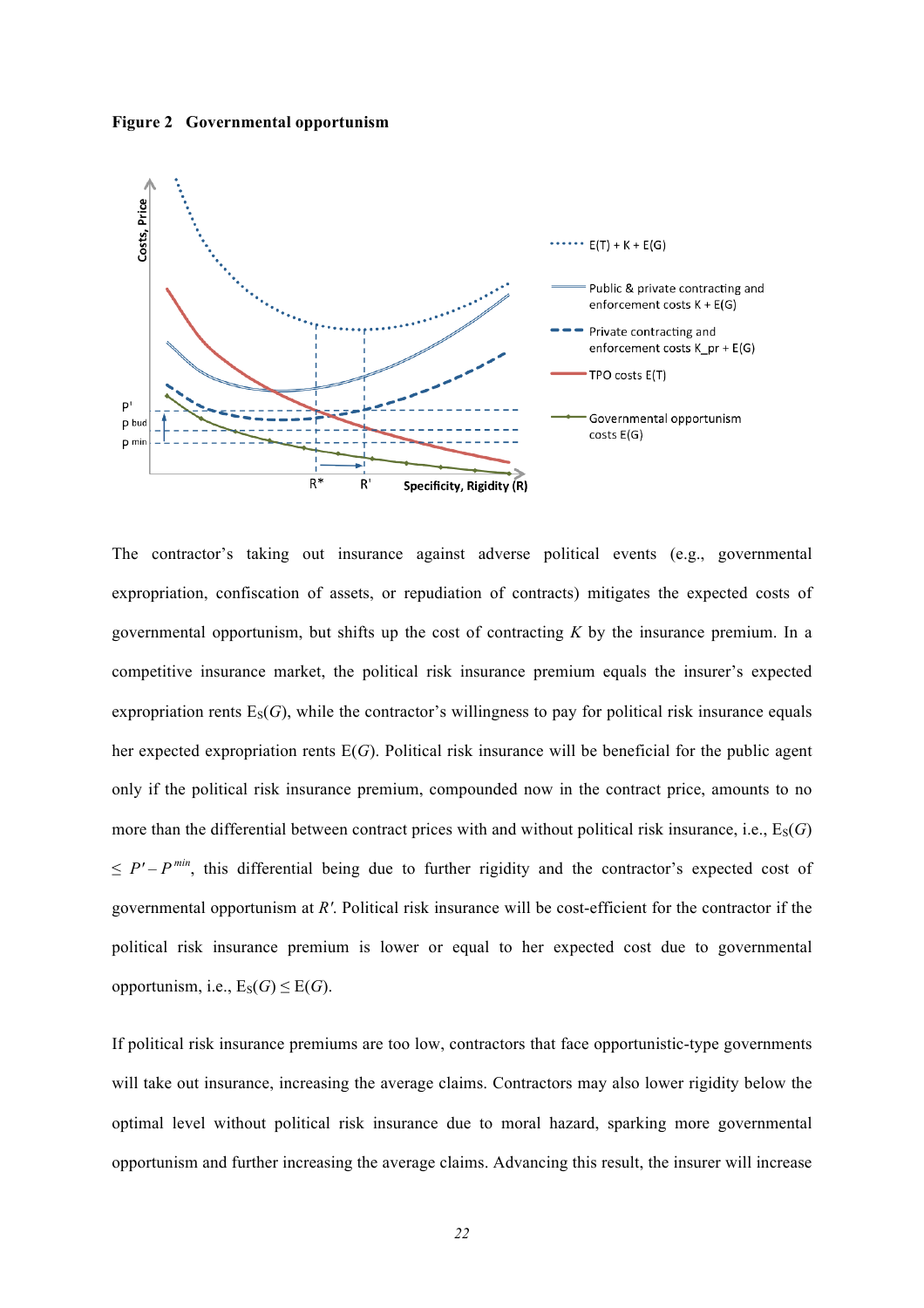political risk premiums. If political risk insurance premiums are too high, it will not be cost-efficient for contractors of non-opportunistic-type governments to take out political risk insurance. In equilibrium without informational asymmetry on the government type, contractors will be indifferent about taking out political risk insurance. In the presence of informational asymmetry about the likelihood of governmental opportunism  $\psi$ , an adverse selection screening game—largely described in the literature on insurance markets—will take place, which explains high political risk insurance premiums, the existence of tiny private markets for political risk insurance, and the indispensable involvement of multilateral agencies (MLAs).<sup>43</sup>

#### **6 Concluding Remarks**

 $\overline{a}$ 

TPO theory combines political hazards and transaction costs to explain apparent inefficiencies in public contracts. A paramount conclusion of our analysis is that public contracts cannot be directly compared to private contracts. Instead, they can only be compared to analogous public contracts, and should pass Williamson's (1999) "remediableness criterion"<sup>44</sup> to attest to their efficiency.

That public contracting is more expensive and rigid than private contracting, however, does not mean that transferring those activities to the public sector would reduce political risks and hence make them more efficient. Not only, as Williamson (1999:320) discussed, do certain transactions have special needs for probity and require the security of the state,<sup>45</sup> but the privatization of public functions itself involves TPO hazards, making them less preferable for public agents than public contracting itself.

<sup>&</sup>lt;sup>43</sup> See, for example, the Multilateral Investment Guarantee Agency (MIGA), a member of the World Bank Group (http://www.miga.org/; accessed July 15, 2011), or the Overseas Private Investment Corporation (OPIC), a U.S. Government's development finance institution (http://www.opic.gov/insurance; accessed July 15, 2011).

<sup>&</sup>lt;sup>44</sup> "The "remediableness criterion" holds that "an extant mode of organization for which no superior *feasible* alternative can be described and *implemented* with expected net gains is *presumed* to be efficient" (Williamson 1999:316; emphasis is original).

<sup>45</sup> See, also, Prendergast (2003:930-933) who claims that public procurement is used for "hard" agency problems where consumers cannot be trusted and "when bureaucracies work poorly, consumer choice works worse".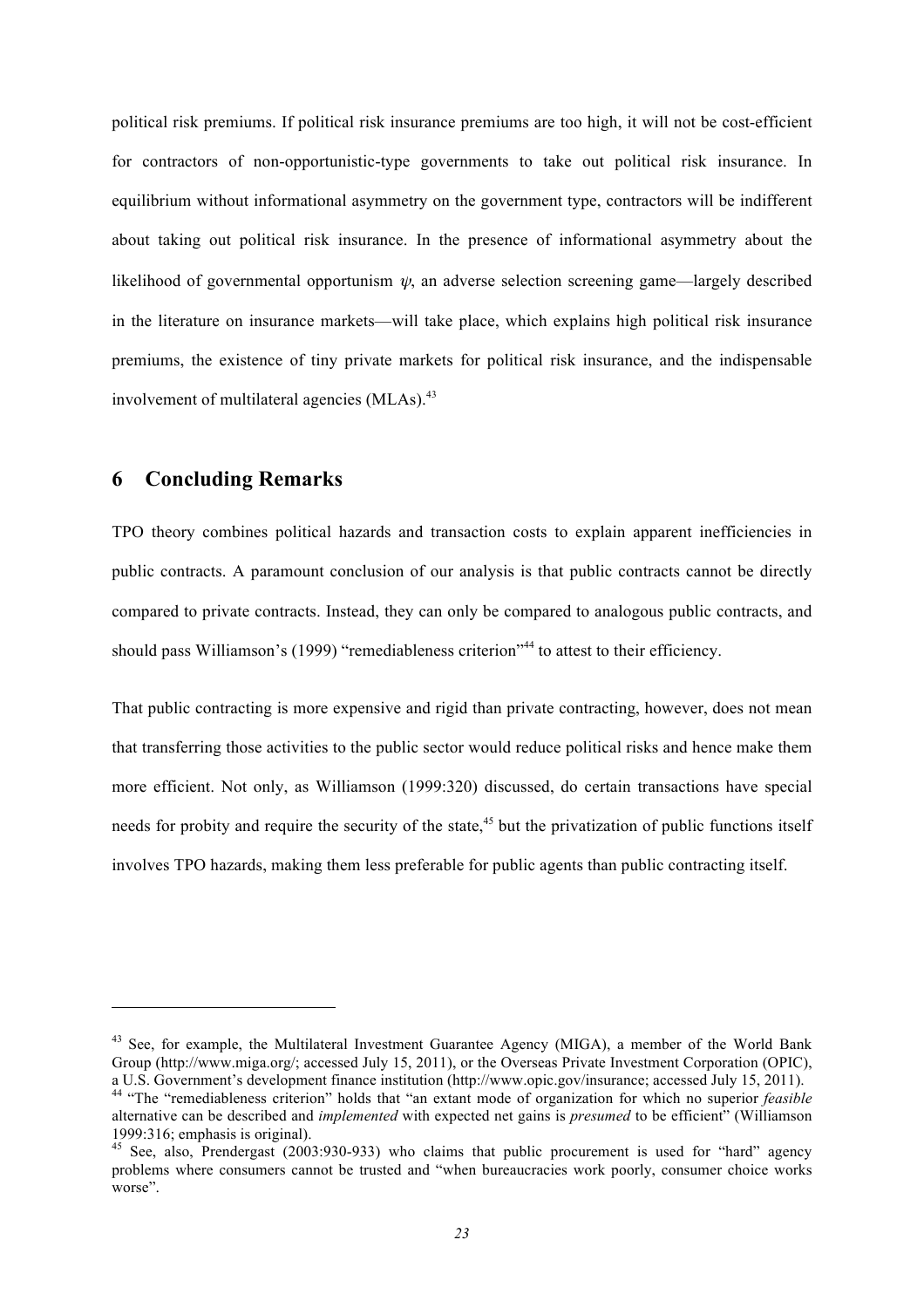In this paper we have analyzed public procurement in a variety of environments to show that much of its outer features can be understood as political adaptations to the fundamental hazard of third party opportunism prevalent in public contracting.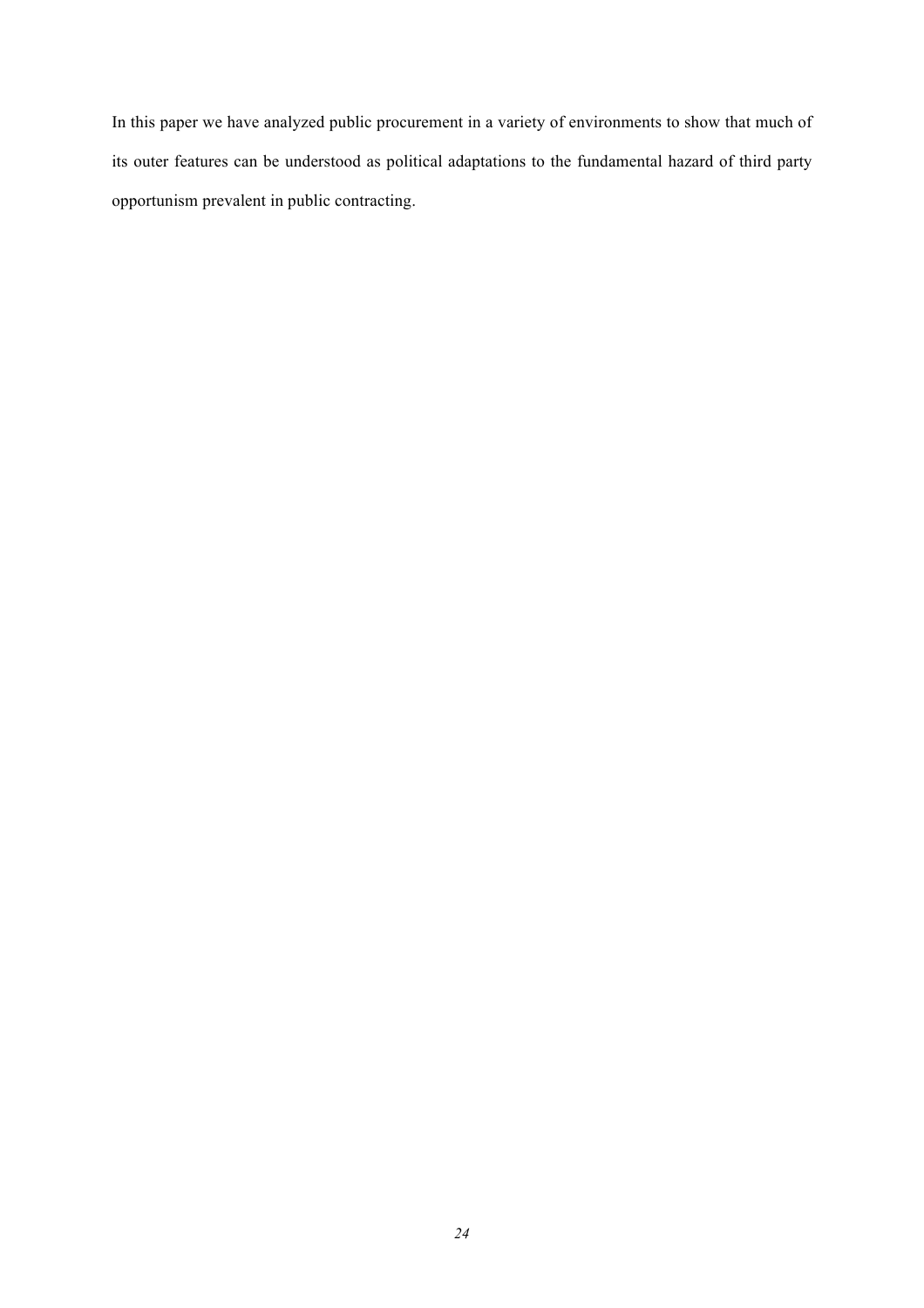## **References**

- Bajari, Patrick, and Gregory Lewis. 2010. Procurement Contracting with Time Incentives: Theory and Evidence. *Mimeo*. Berkeley.
- Bajari, Patrick, and Gregory Lewis. 2001. Incentives versus Transaction Costs: A Theory of Procurement Contracts. *RAND Journal of Economics* 32 (3):387–407.
- Baldwin, J. Norman. 1990. Perceptions of Public versus Private Sector Personnel and Informal Red Tape: Their Impact on Motivation. *The American Review of Public Administration* 20 (1):7– 28.
- Bambaci, Juliana, Pablo T. Spiller, and Mariano Tommasi. 2007. The Bureaucracy. In *The Institutional Foundations of Public Policy in Argentina*, edited by P. T. Spiller and M. Tommasi. New York: Cambridge University Press.
- Becker, Gary. 1983. A theory of competition among pressure groups for political influence. *Quarterly Journal of Economics* 98:371–400.
- Boyne, George A. 2002. Public and Private Management: What's the Difference? *Journal of Management Studies* 39 (1):97–122.
- Bozeman, Barry. 1993. A Theory of Government 'Red Tape'. *Journal of Public Administration Research and Theory* 3 (3):273–303.
- Brench, Andreas, Thorsten Beckers, Maria Heinrich, and Christian von Hirschhausen. 2005. Public-Private Partnerships in New EU Member Countries of Central and Eastern Europe. *European Investment Bank* 10 (2).

Buchanan, James. 1965. An economic theory of clubs. *Econometrica* 33:1–14.

Buchanan, James. 1975. A contracting paradigm of applying economic theory. *American Economic Review* 65 (May):225–230.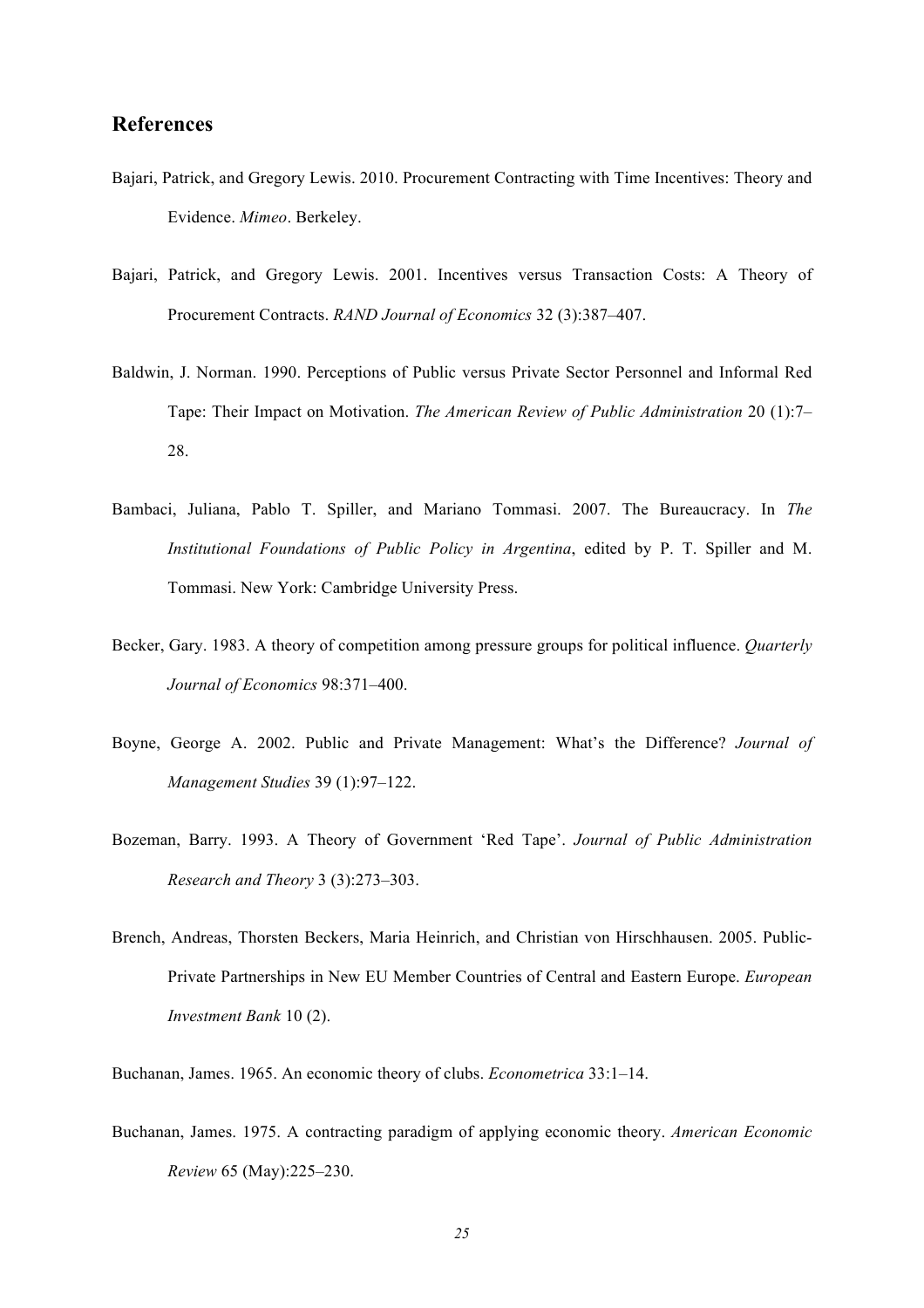- Buchanan, James, Robert D. Tollison, and Gordon Tullock, eds. 1980. *Toward a Theory of the Rent-Seeking Society*. College Station: Texas A&M Press.
- Carlson, Ingrid, and J. Mark Payne. 2003. Estudio comparativo de estadísticas de empleo público en 26 países de América Latina y el Caribe. In *Red de gestión y transparencia de la política pública. Servicio civil: temas para el diálogo*, edited by K. Echebarría. Washington, DC: Inter-American Development Bank.
- Coase, Ronald H. 1937. The Nature of the Firm. *Economica* 4 (16):386–405.
- Coviello, Decio, and Stefano Gagliarducci. 2010. Tenure in Office and Public Procurement. *SSRN eLibrary*.
- Dal Bó, Ernesto, Pedro Dal Bó, and Rafael Di Tella. 2006. Plata o Pomo? Bribe and Punishment in a Theory of Political Influence. *American Political Science Review* 100 (1):41–53.
- de Figueiredo, Rui J. P., Jr., Pablo T. Spiller, and Santiago Urbiztondo. 1999. An Informational Perspective on Administrative Procedures. *Journal of Law, Economics, and Organization* 15 (1):283–305.
- Department of Defense. 2011. *Source Selection Procedures*. Available at: http://www.acq.osd.mil/dpap/policy/policyvault/USA007183-10-DPAP.pdf (accessed May 19, 2011).
- Department of Treasury and Finance of Victoria. 2001. *Partnerships Victoria Guidance Material: Public Sector Comparator—Technical Note*. Melbourne.
- Economic Planning Advisory Commission. 1995. *Final Report of the Private Infrastructure Task Force*. Canberra: Australian Government Publishing Service.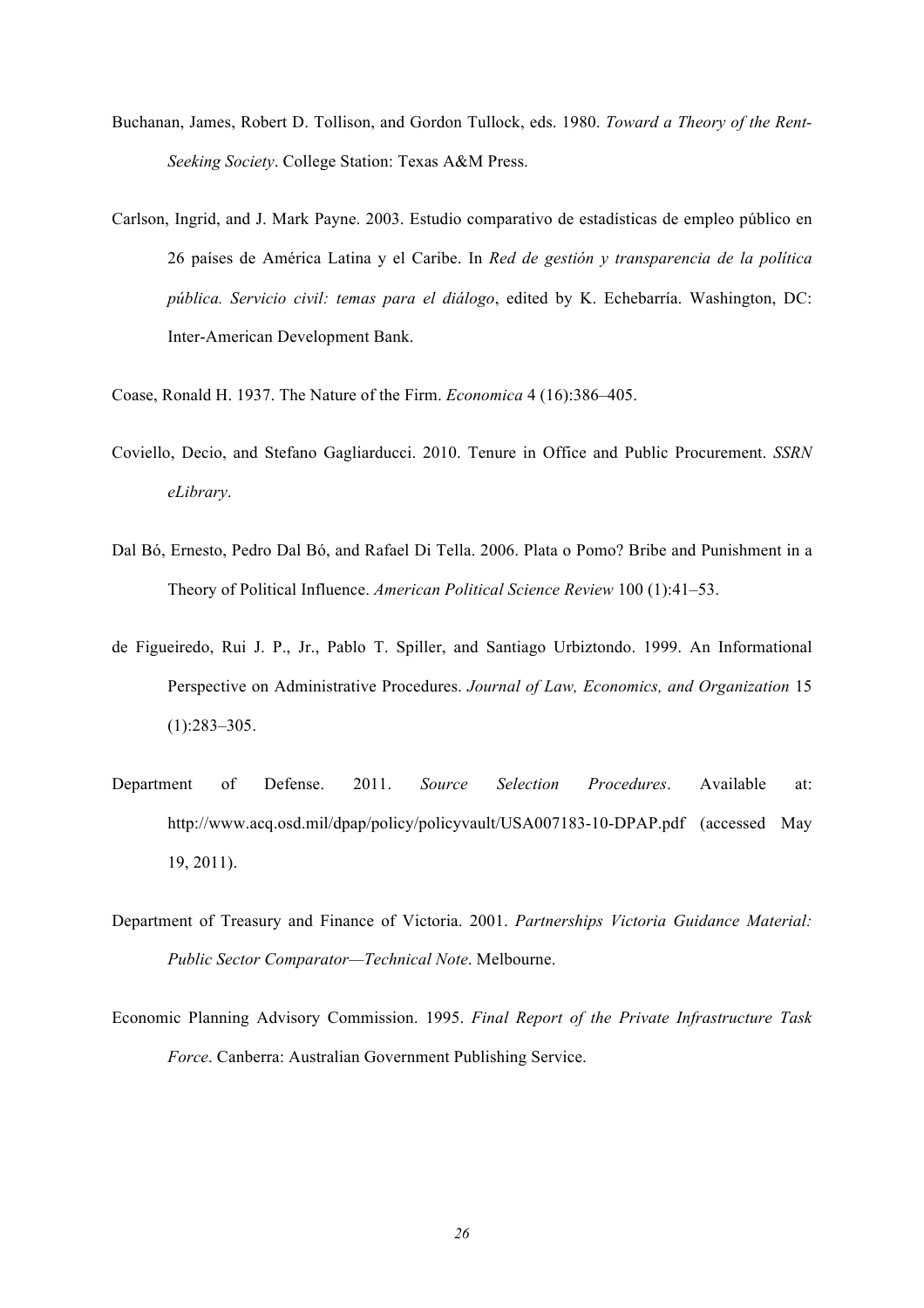- Engel, Eduardo, Ronald Fischer, and Alexander Galetovic. 2006. Renegotiation Without Holdup: Anticipating Spending in Infrastructure Concessions. *Cowles Foundation Discussion Paper*  1567.
- Fehr, Ernst, Oliver Hart, and Christian Zehnder. 2011. Contracts as Reference Points—Experimental Evidence. *American Economic Review* 101 (2):493–525.
- Ferejohn, John. 1990. Congressional Influence on Bureaucracy. *Journal of Law, Economics, and Organization* 6:1–20.
- Fogel, Ramón. 1993. La estructura social paraguaya y su incidencia en la transición a la democracia. In *Paraguay en Transición*, edited by D. A. Brun. Caracas: Editorial Nueva Sociedad.
- Forrer, John, James Edwin Kee, Kathryn E. Newcomer, and Eric Boyer. 2010. Public–Private Partnerships and the Public Accountability Question. P*ublic Administration Review*  May/June:475–484.
- GAO. 2001. Contract Management. Benefits of Simplified Acquisition Test Procedures Not Clearly Demonstrated. Washington, DC: United States General Accounting Office (GAO). Available at: http://www.gao.gov/new.items/d01517.pdf (accessed July 11, 2011).
- GAO. 2003. Equal Employment Opportunity. SSA Region X's Changes to Its EEO Process Illustrate Need for Agencywide Procedures. Washington, DC: United States Government Accountability Office (GAO). Available at: http://www.gao.gov/new.items/d03604.pdf (accessed July 18, 2011).
- GAO. 2008. Defense Acquisition. Assessments of Selected Weapon Programs. Washington, DC: United States General Accounting Office (GAO). Available at: http://www.gao.gov/new.items/d08467sp.pdf (accessed July 11, 2011).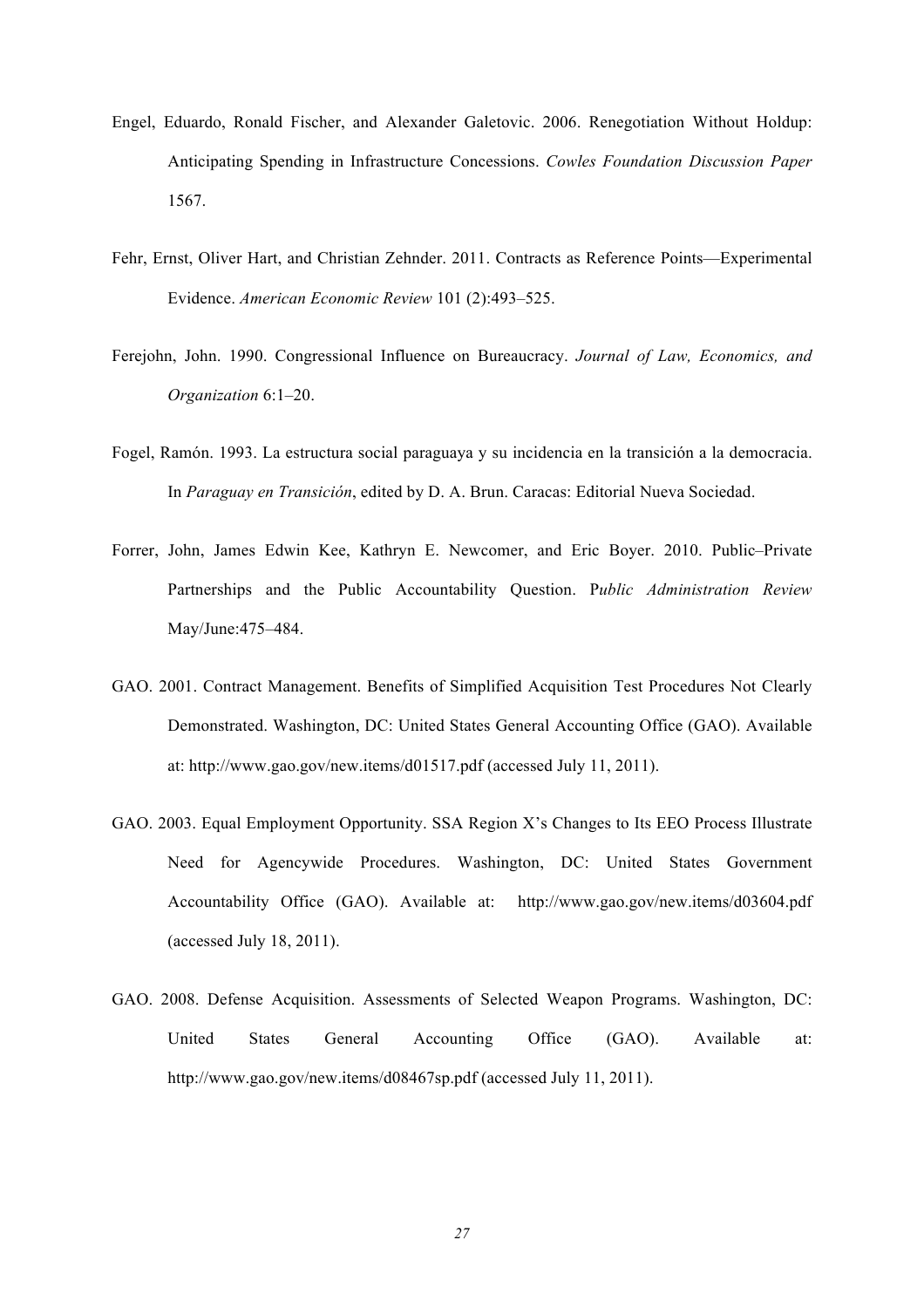- Gely, Rafael, and Pablo T. Spiller. 1990. A Rational Choice Theory of Supreme Court Statutory Decisions with Applications to the State Farm and Grove City Cases. *Journal of Law, Economics, and Organization* 6 (2):263–300.
- Goldsmith, Stephen, and William D. Eggers. 2004. *Governing by Network: The New Shape of the Public Sector*. Washington, DC: Brookings Institution Press.
- Guasch, J. Luis, Jean-Jacques Laffont, and Stéphane Straub. 2007. Concessions of Infrastructure in Latin America: Government-led Renegotiations. *Journal of Applied Econometrics* 22 (7):1267–1294.
- Hammami, M., J.-F. Ruhashyankiko, and E.B. Yehoue. 2006. Determinants of Public-Private Partnerships in Infrastructure. *IMF Working Paper* No. 66/99.
- Harris, A.C. 1996. Financing infrastructure: private profits from public losses. In *Public/Private infrastructure financing: Still feasible?* Sydney: Audit Office of NSW, Public Accounts Committee, Parliament of NSW.
- Hart, Oliver, and John Moore. 2008. Contracts as Reference Points. *Quarterly Journal of Economics* 123 (1):1–48.
- Horn, Murray 1995. *The Political Economy of Public Administration: Institutional Choice in the Public Sector, Political Economy of Institutions and Decisions*. Cambridge, UK: Cambridge University Press.
- House of Representatives Standing Committee on Communications Transport and Microeconomic Reform. 1997. *Planning not Patching: An Inquiry Into Federal Road Funding*. Canberra: Australian Government Publishing Service.
- Iacoviello, Mercedes, and Mariano Tommasi. 2002. Diagnóstico institucional de sistemas de servicio civil: caso Argentina. *In Diálogo Regional de Políticas*. Buenos Aires.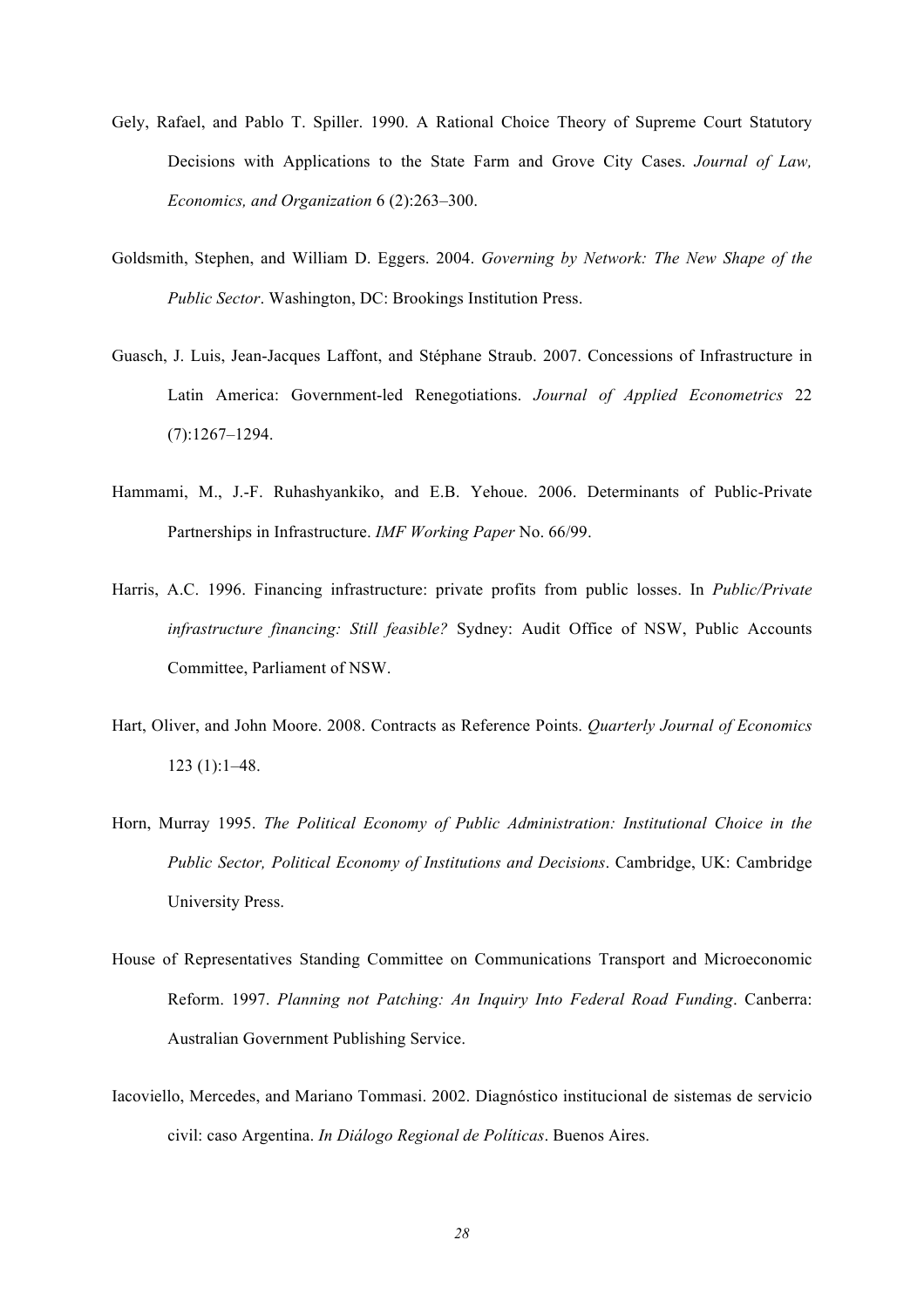- Industry Commission. 1996. *Competitive Tendering and Contracting by Public Sector Agencies*. Canberra: Australian Government Publishing Service.
- Iossa, Elisabetta, and David Martimort. 2008. The Simple Micro-Economics of Public-Private Partnerships. *CEIS Tor Vergata Research Paper Series* 6 (12).
- Kolderie, Ted. 1986. The Two Different Concepts of Privatization. *Public Administration Review* 46 (4):285–291.
- Kurland, Nancy B., and Terri D. Egan. 1999. Public v. Private Perceptions of Formalization, Outcomes, and Justice. *Journal of Public Administration Research and Theory* 9 (3):437–458.
- Laffont, Jean-Jacques, and Jean Tirole. 1991. The Politics of Government Decision-Making: A Theory of Regulatory Capture. *Quarterly Journal of Economics* 106 (4):1089–1127.
- Laffont, Jean-Jacques, and Jean Tirole. 1993. *A Theory of Incentives in Procurement and Regulation*. Cambridge, MA: MIT Press.
- Lan, Zhiyong, and Hal G. Rainey. 1992. Goals, Rules, and Effectiveness in Public, Private, and Hybrid Organizations: More Evidence on Frequent Assertions About Differences. *Journal of Public Administration Research and Theory* 2 (1):5–28.
- Lobina, Emanuele, and David Hall. 2003. Problems with Private Water Concessions: A Review of the Experiences in Latin America and Other Regions. In *Water Pricing and Public-Private Partnership in the Americas*: Inter-American Development Bank.
- Loeb, Martin P., and Krishnamurthy Surysekar. 1994. On the optimality of cost-based contracts in sole source procurement. *Management Accounting Research* 5 (1):31-–44.
- Macaulay, Stewart. 1963. Non-Contractual Relations in Business: A Preliminary Study. *American Sociological Review* 28 (1):55–67.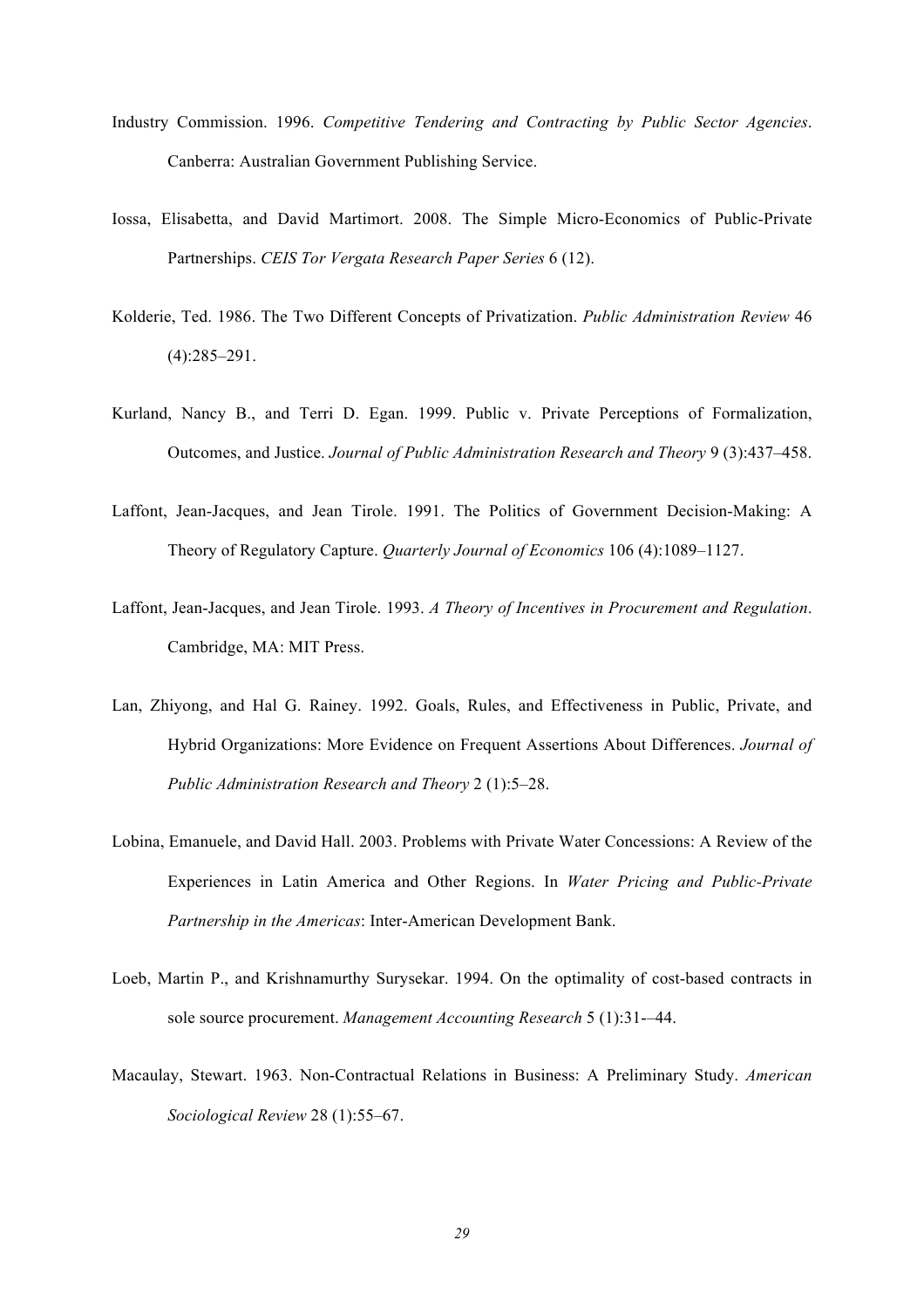- Marshall, Robert C., Michael J. Meurer, and Jean-François Richard. 1994a. Curbing Agency Problems in the Procurement Process by Protest Oversight. *RAND Journal of Economics* 25:297–318.
- Marshall, Robert C., Michael J. Meurer, and Jean-François Richard. 1994b. Litigation Settlement and Collusion. *Quarterly Journal of Economics* 109 (1):211–239.
- Maser, Steven M., Vladimir Subbotin, and Fred Thompson. 2010. The Bid-Protest Mechanism: Effectiveness and Fairness in Defense Acquisitions? *SSRN eLibrary*.
- McCubbins, Matthew D., Roger G. Noll, and Barry R. Weingast. 1987. Administrative Procedures as Instruments of Political Control. *Journal of Law, Economics, and Organization* 3 (2):243– 277.
- McCubbins, Matthew D., Roger G. Noll, and Barry R. Weingast. 1989. Structure and Process, Politics and Policy: Administrative Arrangements and the Political Control of Agencies. *Virginia Law Review* 75:431–482.
- McCubbins, Matthew D., and Thomas Schwartz. 1984. Congressional Oversight Overlooked: Police Patrols versus Fire Alarms. *American Journal of Political Science* 28 (1):165–179.
- Molinas, José, Anibal Pérez-Liñán, Sebastian M. Saiegh, and Marcela Montero. 2006. Political Institutions, Policymaking Processes and Policy Outcomes in Paraguay, 1954-2003. *IDB Working Paper* 201.
- Moszoro, Marian. 2011. Opportunism in Public-Private Project Financing. *IESE Business School Working Paper* No. 887. *SSRN eLibrary*.
- Moszoro, Marian, and Magdalena Krzyzanowska. 2008. Striving for the Quality of Public Services Through Public-Private Partnerships. The Case of 7 Projects in the City of Warsaw. Paper read at *4th International Conference: An Enterprise Odyssey: Tourism—Governance and Entrepreneurship*, at Cavtat (Croatia).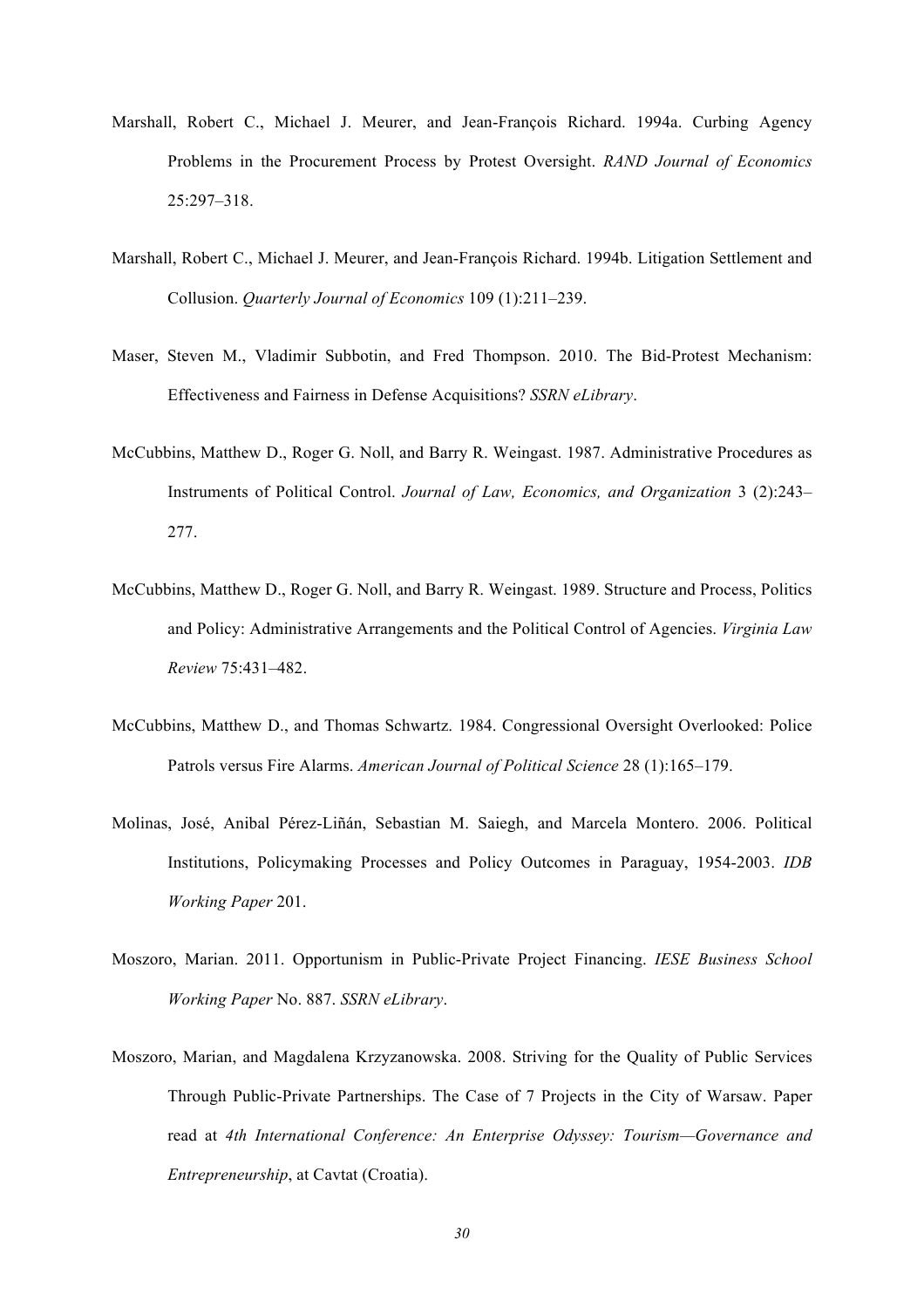- North, Douglass C., John Joseph Wallis, and Barry R. Weingast. 2006. A Conceptual Framework for Understanding Recorded Human History. *NBER Working Paper* 12795.
- Olson, Mancur. 1965. *The Logic of Collective Action: Public Goods and the Theory of Groups*. Cambridge, MA: Harvard University Press.
- Peltzman, Sam. 1976. Toward a more general theory of regulation. *Journal of Law and Economics*  19:211–240.
- Pfiffner, James P. 1987. Political Appointees and Career Executives: The Democracy-Bureaucracy Nexus in the Third Century. *Public Administration Review* 47 (1):57–65.
- Prendergast, Canice. 2003. The Limits of Bureaucratic Efficiency. *Journal of Political Economy* 111 (5):929–958.
- Quiggin, John. 1996. Private sector involvement in infrastructure projects. *Australian Economic Review* (1st quarter):51–64.

Riker, William H. 1963. *The Theory of Political Coalitions*. New Haven: Yale University Press.

- Spiller, Pablo T. 2008. An Institutional Theory of Public Contracts: Regulatory Implications. *NBER Working Paper 14152*.
- Spiller, Pablo T., and William D. Savedoff. 2000. Oportunismo gubernamental y suministro de agua. In *Agua perdida: compromisos institucionales para el suministro de servicios públicos sanitarios*, edited by P. T. Spiller and W. D. Savedoff. Washington, D.C.: Banco Interamericano de Desarrollo.
- Spiller, Pablo T., and Santiago Urbiztondo. 1994. Political appointees vs. career civil servants: A multiple principals theory of political bureaucracies. *European Journal of Political Economy*  10 (3):465–497.